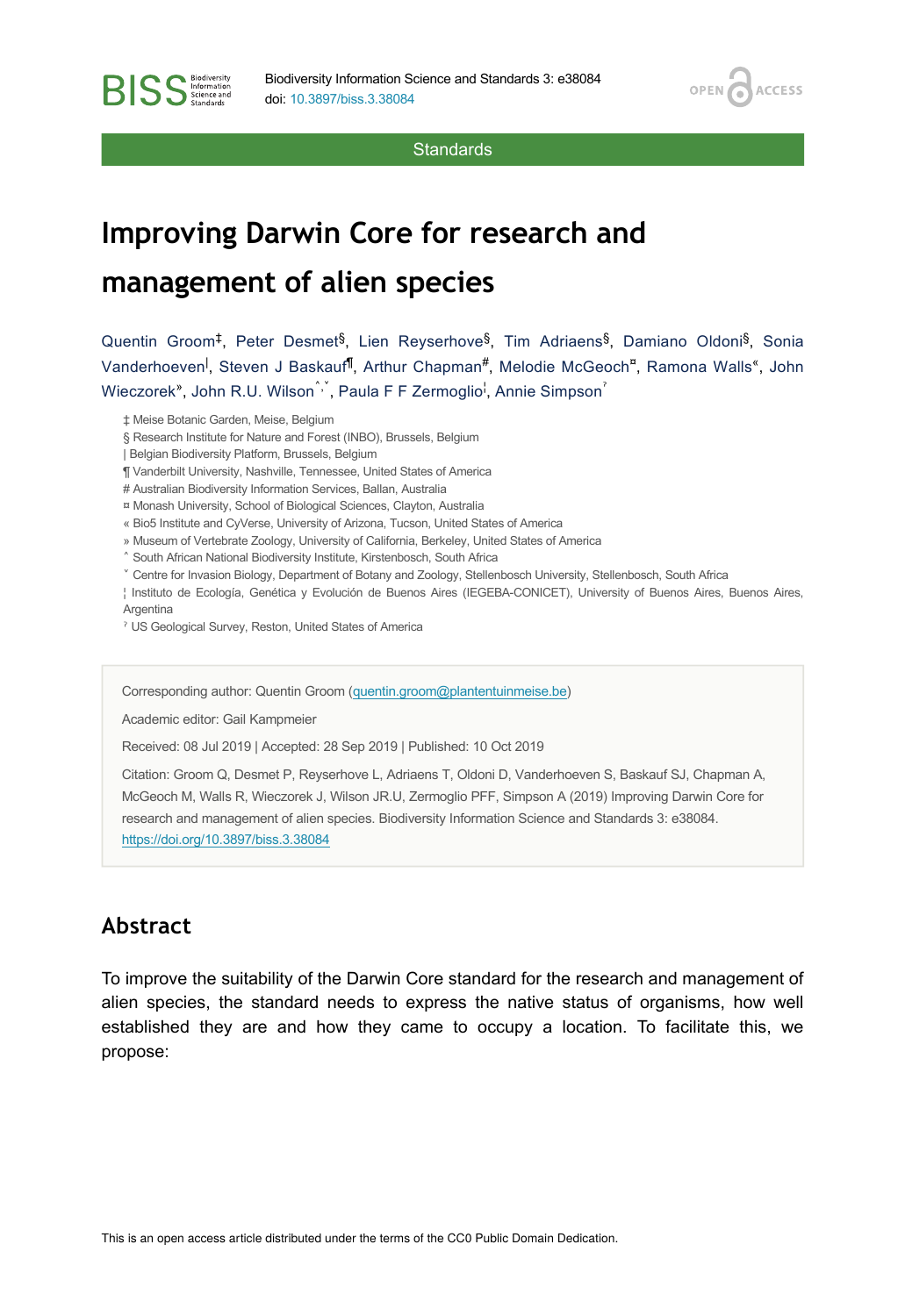- 1. To adopt a controlled vocabulary for the existing Darwin Core term *dwc:establishmentMeans*
- 2. To elevate the pathway term from the Invasive Species Pathways extension to become a new Darwin Core term *dwc:pathway* maintained as part of the Darwin Core standard
- 3. To adopt a new Darwin Core term *dwc:degreeOfEstablishment* with an associated controlled vocabulary

These changes to the standard will allow users to clearly state whether an occurrence of a species is native to a location or not, how it got there (pathway), and to what extent the species has become a permanent feature of the location. By improving Darwin Core for capturing and sharing these data, we aim to improve the quality of occurrence and checklist data in general and to increase the number of potential uses of these data.

# **Keywords**

establishment means, invasive species, non-native, biodiversity, data standards, Essential Biodiversity Variables, invasion pathway, invasion stage

# **Context**

To improve the management and reduce the spread of alien species, data are needed on an ongoing basis on the current occurrences of those species, their statuses, how they are spreading and where they originated (McGeoch et al. 2016, Wilson et al. 2018). Datadriven exercises, such as horizon scanning, early warning systems and impact assessment, should be conducted regularly, as part of routine monitoring (Latombe et al. 2017, Ricciardi et al. 2017). These activities provide policy-makers and other decisionmakers with evidenced-based information. Horizon scanning provides a broad systematic examination of potential threats (Sutherland and Woodroof 2009); early warning systems facilitate a rapid response to invasion (Katsanevakis et al. 2015) and impact assessment is typically conducted to prioritize control and prevention (Turbé et al. 2017). Still, data are collected and maintained by a wide variety of people and organizations. These data sources are often segregated taxonomically by habitat, methods, date and geography. As a result, alien species data are captured and shared using a variety of distinct data structures and values, which makes combining these data sources time-consuming and prone to information loss or misinterpretation. Manual intervention is required to transform data to a single format. In the process, information is often lost and the meanings of standard terms are distorted or broadened to make data acceptable. In the Biodiversity Information Standards (TDWG) Questions & Answers Site for Darwin Core (dwc) [\(https://](https://github.com/tdwg/dwc-qa/tree/master/data) [github.com/tdwg/dwc-qa/tree/master/data\)](https://github.com/tdwg/dwc-qa/tree/master/data), one can see many examples of the wide variety of values and formats for data, such as for dwc:establishmentMeans (Suppl. material 1).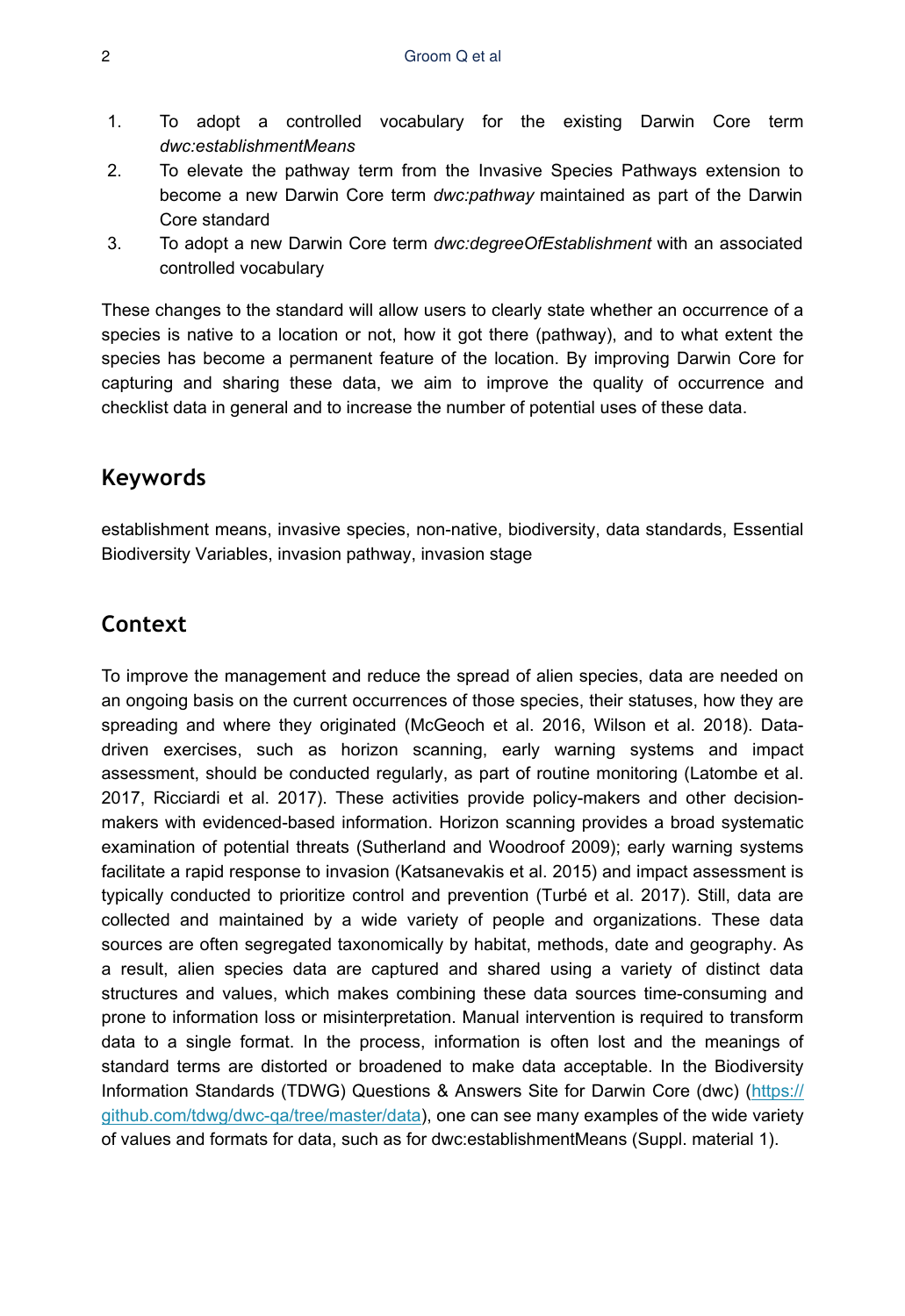Occurrences of biodiversity, including alien species, are primarily communicated using the Darwin Core (dwc) standard, notably by the [Global Biodiversity Information Facility](http://www.gbif.org/) (GBIF). Darwin Core standard is a collection of terms and definitions that describe taxa and their occurrence in nature (Wieczorek et al. 2012). A Darwin Core Archive (DwC-A) is a selfcontained dataset of one or more delimited text files where the rows are records and the columns are defined by Darwin Core terms (Remsen et al. 2010). An Archive might also contain an XML metadata file that describes the contents. Darwin Core Archives generally have a central file with the core elements of the record, but may also contain extension files linked by a unique record identifier. In this way many additional types of data can be linked to the record and, if necessary, these extensions can have a one-to-many relationship with the core data.

If alien species monitoring and research are to be made routine and reliable then data collection needs to be standardized and data handling and aggregation must be automated. Therefore, standards and formats need to converge to capture relevant information and simplify this process, or, at least, there should be an overall framework onto which the current multitude of structures and values can be mapped.

Improved data interoperability would accelerate the process of biodiversity monitoring, reduce the time to produce actionable evidence, and also reduce the costs. In addition to monitoring invasive species, similar situations exist in, for example, the assessment of conservation status (Rodrigues et al. 2006) and the monitoring of wild game animals. Such information is also crucial for large-scale biogeographic or ecological studies that assess patterns of species' distributions or relationships to climate, as these studies often assume biogeographic origins from current distributions. In all these cases, the lack of machinereadable resources and inadequate standards prevent the automation of research and monitoring processes.

Basic pieces of information are required for risk assessment, horizon scanning, species management and monitoring. In previous work, we identified four species properties that are needed. These are the introduction pathway, the degree of establishment, the species status and the impact mechanism (Groom et al. 2017a, Groom et al. 2017b). Similarly, Latombe et al. (2017) identified three "Essential Variables For Invasion Monitoring" that they determined are critical to slowing the spread of alien species and reducing their negative impacts. These essential variables were alien species occurrence, species' status as an alien and alien species impact. They also identified four supplementary variables, which included the pathways of introduction and spread. Wilson et al. (2018) expanded on this with 20 indicators designed to monitor biological invasions at a national level, in particular by considering indicators that track the effectiveness of interventions.

Although impact mechanism was identified as important in all these studies, it is not treated here, because it is derived information about many aspects of the organism's biology and thus not generally included in original occurrence records. Therefore, we focus on the introduction pathway, the degree of establishment and the species status. We also divide species status into two concepts, firstly whether the taxon is present or absent and secondly whether the taxon is native or alien (non-native). It should also be noted that the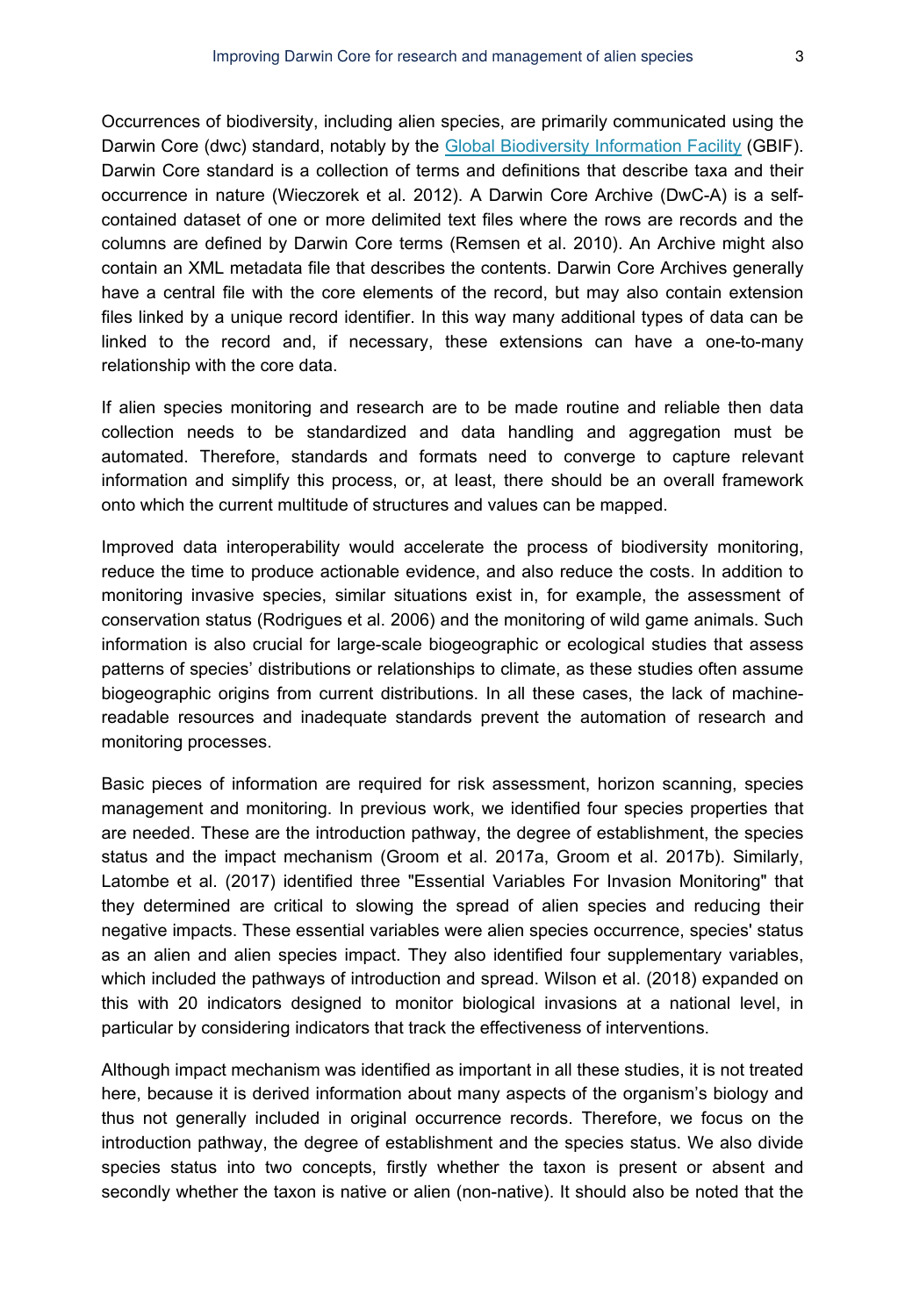term "invasive species" is a source of confusion. In the biological sense, it refers to any species that is rapidly extending its range. However, its definition from a political perspective, notably in the Convention on Biological Diversity, restricts the term to those alien species that may have a negative impact (Secretariat of the Convention on Biological Diversity 2009). It is, for example, used in this sense in the Global Register of Introduced and Invasive Species (Pagad et al. 2018). In practice, the distinction may be difficult to make, as impact must often be assumed from presence of the organism. For information on classifying species impacts, readers are referred to Blackburn et al. (2014).

A recurrent issue when considering alien species data types is their scope. An invasion is ultimately a population-level phenomenon. A species can be classified as introduced to a particular region only if individuals have been brought in and are present outside of their native range. If such individuals reproduce and spread, then the population (or populations) in that locality may be considered "invasive". This means that from the perspective of a particular country, there might be both alien and native populations of a species present. Furthermore, this issue of scope also pertains to time, as populations can expand, shrink, become extinct and be reintroduced at different periods.

For any given place and period of time, we need basic information to answer at least the following four questions (cf. Essl et al. 2018):

- 1. **Within the area and time period in question, does the organism live there**? Is the organism present in or absent from an area and over what time period?
- 2. **Is the species native or alien**? Definitions of what is native vary depending on historical circumstances. Decisions on what is native and what is not, can be as much political as they are scientific. Science informs decision-makers about the history of a taxon in a region, but cannot make a decision on where the cut-off dates should be. Nonetheless, we value a region's native organisms because they provide a unique character to different areas and habitats. So we need information on the native status of an organism in an area to make conservation assessments and direct invasive species policy.
- 3. **How well established is the organism in that location**? Their degree of establishment in a particular location ranges from those that are temporary visitors, such as migrating birds resting en route to their summer or winter range, to those whose continuing presence is dependent on human assistance, to well established invasive species.
- 4. **How did the organism get to that location**? Invasion biologists refer to this as the "pathway" of introduction. Understanding and managing introduction pathways are important if the introduction of alien species is to be limited to those that pose an acceptable risk of invasion. Introduction pathways are the focus of target 9 of the Aichi Biodiversity Targets (Ad Hoc Open-ended Working Group on Review of Implementation of the Convention 2011).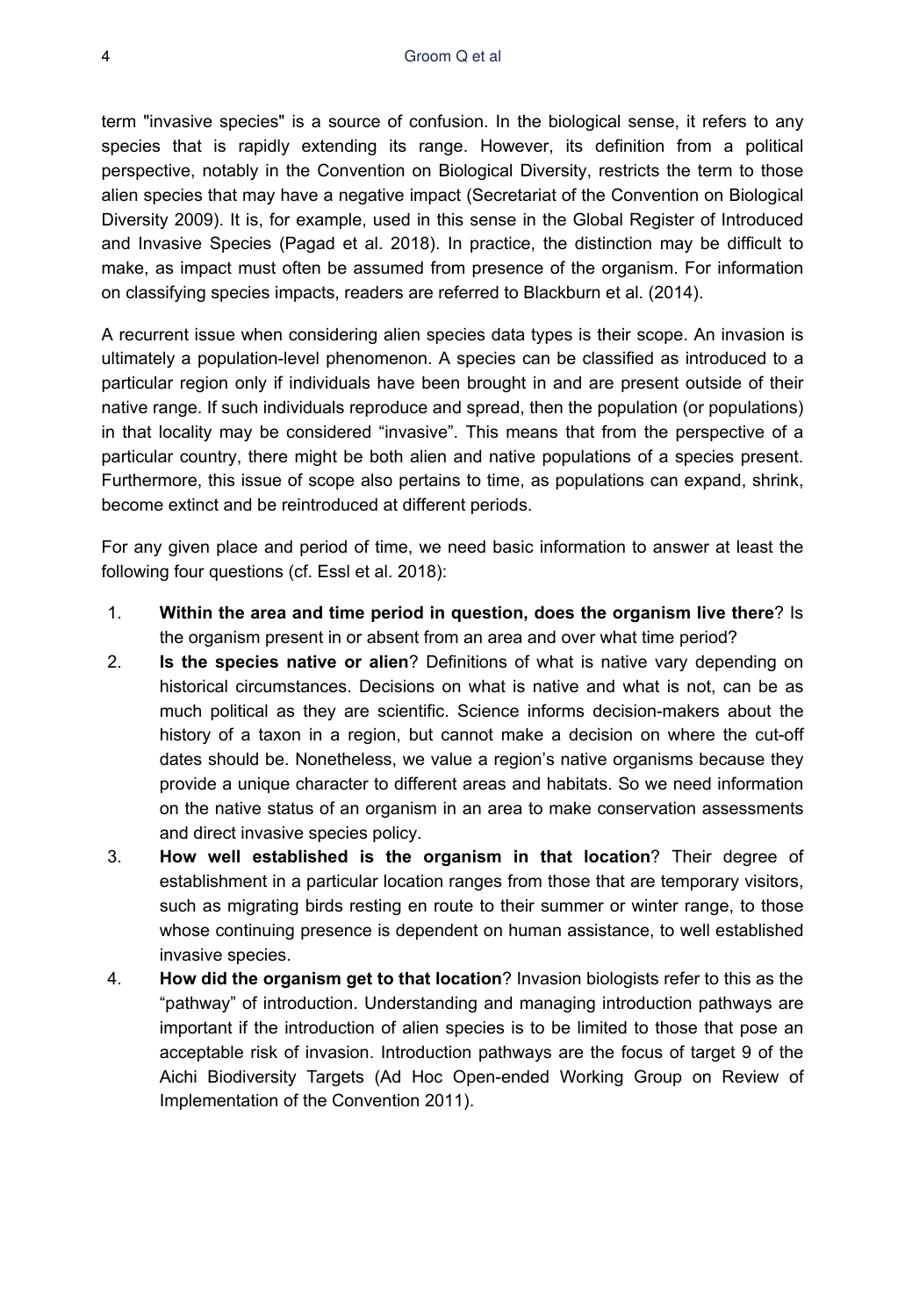Information to answer these questions is frequently collected in species checklists and occurrence observations datasets, and published to [GBIF](https://www.gbif.org/) using appropriate standard terms in the Darwin Core (Wieczorek et al. 2012, Parr et al. 2012). However, when trying to create and use data formatted in Darwin Core, it is difficult to express information to answer these four questions. The pertinent terms that already exist in Darwin Core (dwc:establishmentMeans and dwc:occurrenceStatus) are not always sufficient to capture the needed information. There are other questions we may ask, particularly those related to the impact of the species on other organisms, but these four basic questions are the foundation upon which other questions rest, and we intend to return to impact-relevant data elements at a later stage. However, it is currently difficult to communicate all these concepts within Darwin Core, either due to a lack of terms or to the lack of clear advice on suitable controlled vocabularies.

Many Darwin Core terms were created to describe the details of biological specimens (e.g. dwc:sex). Specimens frequently consist of all or part of a single organism from a single location on a single collection event, sometimes referred to as a gathering. Darwin Core terms usually also perform well when applied to field observations, though the application of certain terms becomes more difficult, when field observations and some specimens consist of multiple individuals. In recent years, Darwin Core has become more frequently used for ecological survey data (Wieczorek et al. 2014, Guralnick et al. 2017) and checklists (Remsen et al. 2012). This can put strain on the definitions of Darwin Core terms because the scope of the term may range from individuals through whole populations as captured in the concept of dwc:Organism. When working on the terms in this document we have tried to consider whether these terms are applicable across such a broad scope. In the current context of Darwin Core Archive, they are intended to be used as terms for Occurrence records [\(http://rs.gbif.org/core/dwc\\_occurrence\\_2015-07-02.xml:](http://rs.gbif.org/core/dwc_occurrence_2015-07-02.xml) a dwc:Organism at a place and time) and Species Distribution extension records ([http://](http://rs.gbif.org/extension/gbif/1.0/distribution.xml) [rs.gbif.org/extension/gbif/1.0/distribution.xml](http://rs.gbif.org/extension/gbif/1.0/distribution.xml): a dwc:Taxon at a place and time).

Darwin Core provides the essential elements of an observation, however there are several extensions that have been created to expand the data that can be incorporated (e.g. Endresen and Knüpffer 2012). These extensions are not part of the standard itself, but provide a means to accomodate the needs of specialist communities. In this paper, we propose changes to the central Darwin Core standard to resolve some of the problems mentioned above. Darwin Core is maintained by the [TDWG](https://www.tdwg.org/) organization. Any changes will be handled according to Section 3.3 of the TDWG Vocabulary Maintenance Specification (VMS) ([http://hdl.handle.net/1803/9512\)](http://hdl.handle.net/1803/9512)(Baskauf et al. 2017a) and having metadata according to Section 4.5.4 of the Standards Documentation Specification (Baskauf et al. 2017b). Each controlled value term will be identified by a Uniform Resource Identifier (URI) and have an associated controlled value string for use in spreadsheets or text tables. Publication of our proposals here is a step in the process of getting these changes to the standard adopted.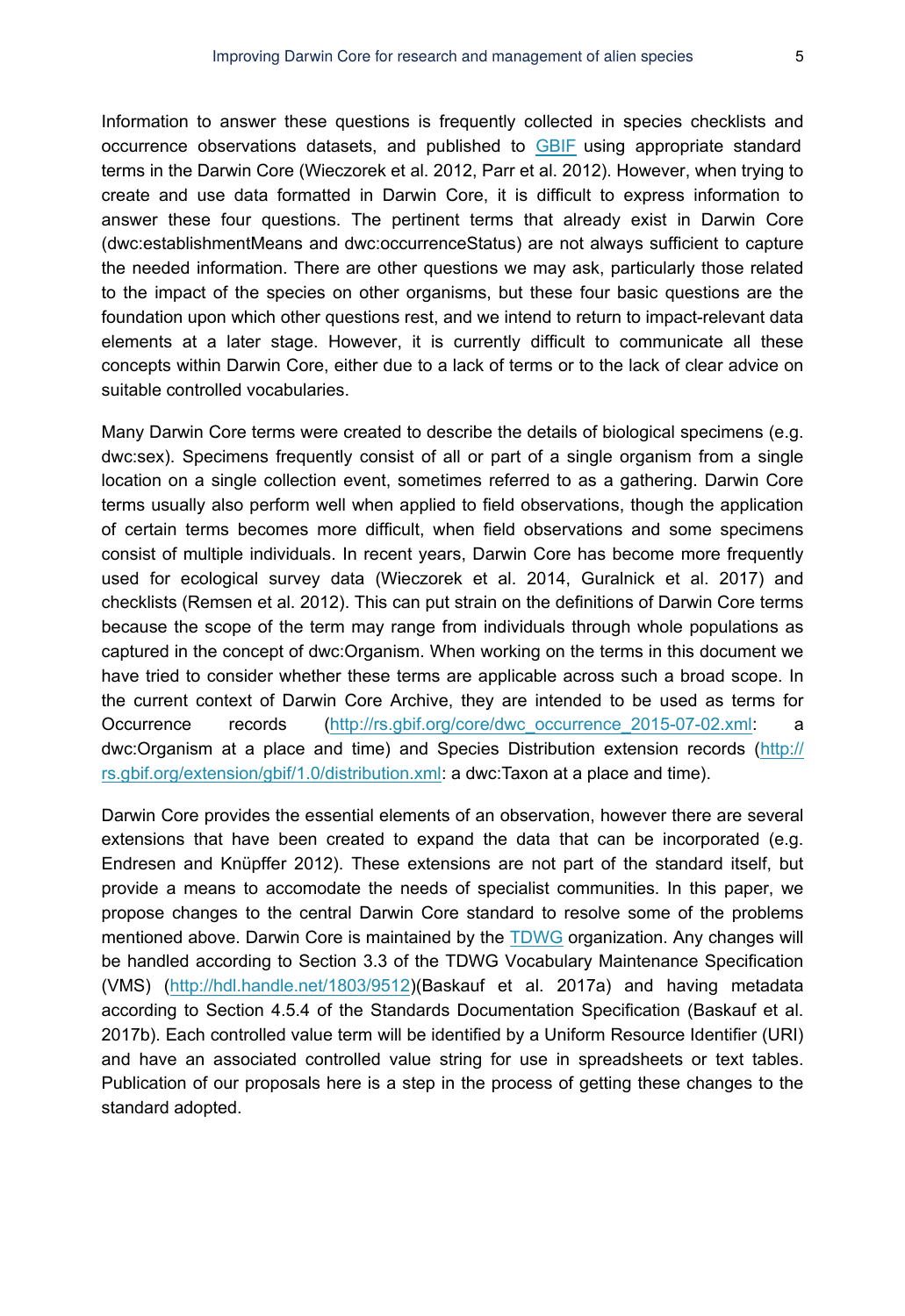# **Current terms, proposed changes and a new term**

In the following section, details of the proposed changes to Darwin Core are explained.

### **dwc:establishmentMeans**

#### **Current dwc:establishmentMeans**

Currently, dwc:establishmentMeans is defined in the Darwin Core documentation as "*The process by which the biological individual(s) represented in the Occurrence became established at the location.*" (Biodiversity Information Standards (TDWG) 2018).

The vocabulary recommended by GBIF for dwc:establishmentMeans includes the categories and subcategories in Table 1, column 1. The term establishmentMeans and its definition give the impression, at least to an invasion biologist, that the data concern the introduction pathway. That is, the means by which invasive species are moved, intentionally or unintentionally, into new areas, such as a horticultural escape. However, the examples given for the field in Biodiversity Information Standards (TDWG) (2018) make it clear that this is not the case. The recommended vocabulary answers the question of whether a species is native or alien, but also conflates this with how well established an organism is, by including subclasses such as invasive.

#### Table 1.

A proposed controlled vocabulary for dwc:establishmentMeans based on the vocabularies used by [GBIF](https://www.gbif.org/) and the International Union for Conservation of Nature ([IUCN](https://www.iucn.org/)) to express whether a species is native or alien. Hierarchical levels are indicated with colons, synonyms are in parentheses. Appropriate URIs will be assigned upon adoption of the controlled vocabulary.

| <b>GBIF</b><br>establishmentMeans             | <b>IUCN origin</b>       | Proposed human readable<br>label for establishmentMeans   | Proposed controlled value string for<br>establishmentMeans |
|-----------------------------------------------|--------------------------|-----------------------------------------------------------|------------------------------------------------------------|
| native (indigenous,<br>reintroduced)          | native                   | native (indigenous)                                       | native                                                     |
|                                               | reintroduced             | native: reintroduced                                      | nativeReintroduced                                         |
| introduced (exotic, alien)                    | introduced               | introduced (alien, exotic, non-<br>native, nonindigenous) | introduced                                                 |
| introduced: naturalised                       |                          |                                                           |                                                            |
| introduced: invasive                          |                          |                                                           |                                                            |
| introduced: managed<br>(cultivative, captive) |                          |                                                           |                                                            |
|                                               | assisted<br>colonisation | introduced: assisted<br>colonisation                      | introducedAssistedColonisation                             |
|                                               | vagrant                  | vagrant (casual)                                          | vagrant                                                    |
| uncertain (unknown)                           | origin<br>uncertain      | uncertain (unknown,<br>cryptogenic)                       | uncertain                                                  |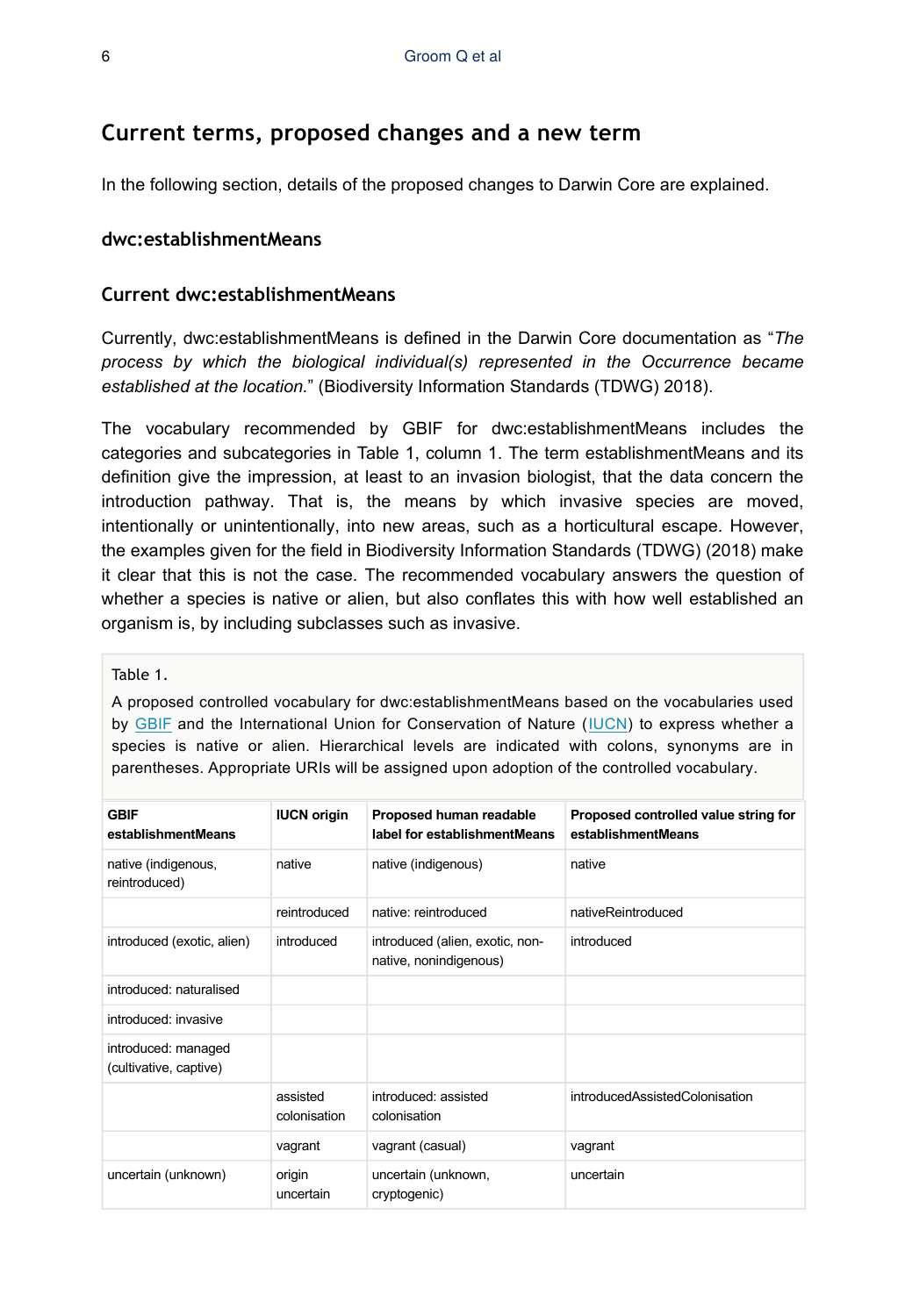Unlike many fields in Darwin Core, GBIF encourages conformity in the field establishmentMeans by flagging records as "distribution invalid" if the value is not in the GBIF vocabulary for this term. GBIF also uses a lookup dictionary to interpret some unambiguous values for values found in the vocabulary (Suppl. material 2).

The term dwc:establishmentMeans is well entrenched in the biodiversity informatics community and is widely used and validated (e.g. Aedo and Pando 2017, Marchand et al. 2017). The term, to some extent, answers the question of whether an occurrence is native or alien, but it does lack the necessary nuance, for example it lacks the ability to communicate that a species was reintroduced, as a subcategory of native. A similar vocabulary is used by the International Union for Conservation of Nature (IUCN) under the name "*origin*" (Table 1, column 2) (IUCN 2018). The IUCN additionally includes the classes "reintroduced", "vagrant" and "assisted colonisation". The "reintroduced" class could be considered a subclass of native and assisted colonisation as a subclass of introduced. Vagrant is a term used for natural occurrences of organisms outside their normal ranges and also for human-aided introductions where the degree of establishment is minimal. The "introduced" subclasses "naturalised", "invasive" and "managed" are deprecated and we recommend expressing this information in the new term dwc:degreeOfEstablishment, respectively as "established", "invasive" and "cultivated". Naturalised is currently used for introduced organisms that are established. Invasive species are often a subset of naturalised species (those that have spread from their point of introduction), but in some cases naturalised has been reserved for situations where the degree of invasiveness is either minimal or undefined.

### **Proposed changes to dwc:establishmentMeans**

As dwc:establishmentMeans and its vocabulary are frequently used, deprecating it would either result in confusion or be ignored by the community. A more helpful approach is to maintain backward compatibility of the use of dwc:establishmentMeans, while augmenting the vocabulary with additional terms, deprecating redundent terms and providing an additional Darwin Core term to express the degree to which a taxon is established. Preexisting data in GBIF with an establishmentMeans of "naturalised", "invasive" or "managed" could be mapped to the term proposed below, degreeOfEstablishment.

## **A refined definition of dwc:establishmentMeans:**

"*A statement about whether an organism or organisms have been introduced to a given place and time through the direct or indirect activity of modern humans.*"

The concept of nativeness is fluid and depends upon the temporal, taxonomic and geographic perspective. We refer to modern humans here to avoid defining nativeness within the definition of dwc:establishmentMeans, but also to acknowledge that these terms refer to comparatively recent biogeographic changes.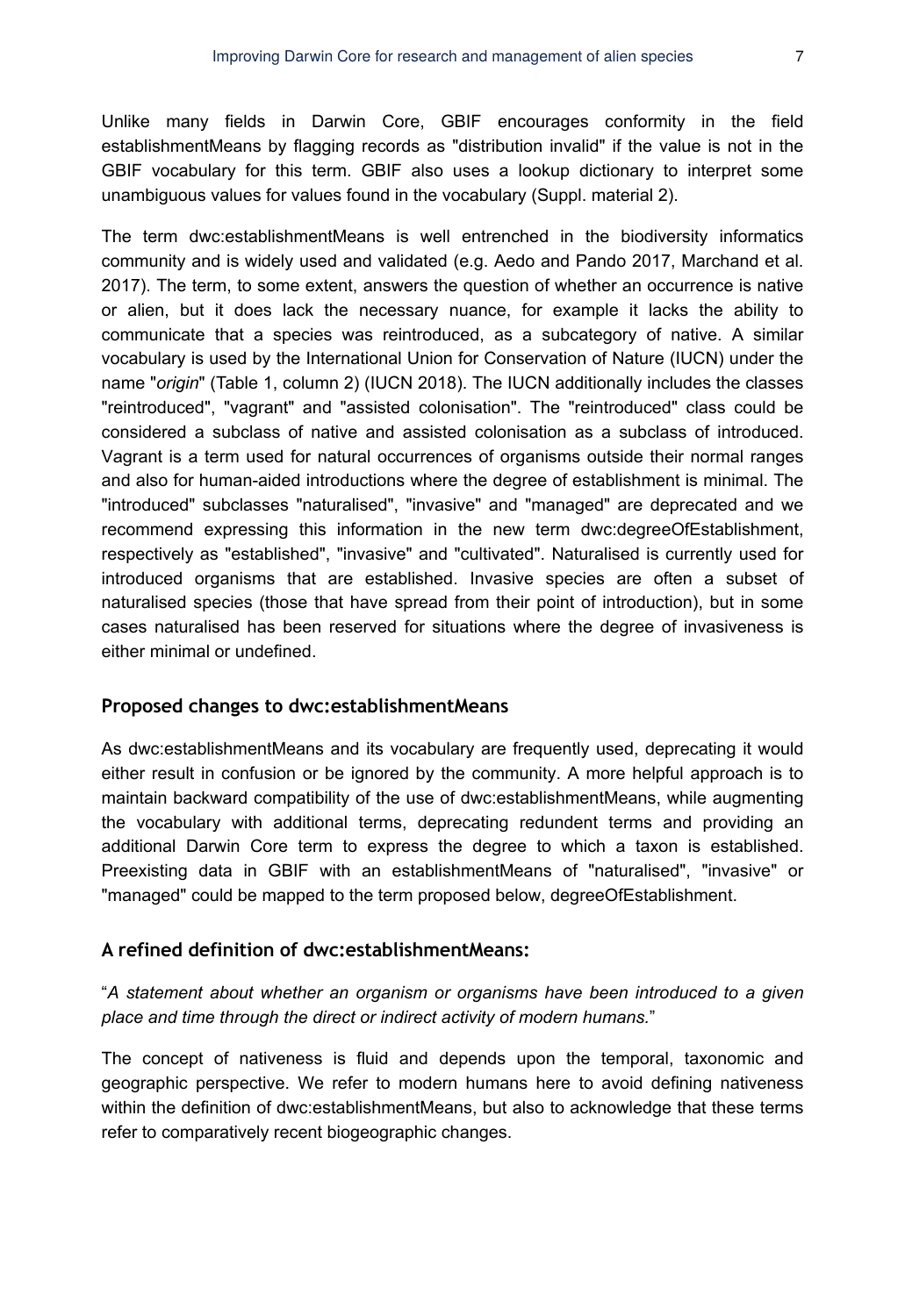#### **dwc:occurrenceStatus**

The dwc:occurrenceStatus is defined in the Darwin Core standard as "*A statement about the presence or absence of a Taxon at a Location*" (Biodiversity Information Standards (TDWG) 2018).

This term helps us answer our question as to whether an organism occurs in a defined location and time frame. To express the absence of an dwc:Organism, dwc:occurrenceStatus should only be used where there are defined temporal and spatial boundaries. An assertion of absence has no meaning or use for specimens or point observations where presence is explicit (MacKenzie et al. 2002). Point observations have no spatial boundaries, even if the observer has provided a measurement of precision or uncertainty of the coordinates (dwc:coordinatePrecision, dwc:coordinateUncertaintyInMeters). For distribution modelling, the first step is to assign point presence observations to a grid to give them spatial boundaries. To grid presence data, a variety of assumptions are made about the accuracy of point coordinates, but these assumptions do not hold for point absences.

Nevertheless, presence and absence are particularly useful when bounded by a time period and location. As absence can never be proven, it can only ever be derived from a reasoned analysis of the evidence, and this has to be bounded. Darwin Core terms suitable for establishing these limits are found under categories Event (e.g. dwc:eventDate) and Location (e.g. dwc:country).

dwc:occurrenceStatus is a useful term because combined with dwc:establishmentMeans, dwc:occurrenceStatus allows the user to express whether an organism is native or alien to an area and whether it still exists there. Yet currently, dwc:occurenceStatus is not universally used on GBIF or it is mistakenly used to express different types of information, such as the breeding status of birds or the IUCN threat status of the organism. For breeding status, the term dwc:reproductiveCondition is more appropriate, and for threat status the term "threatStatus" is available in the Species Distribution extension ([http://](http://rs.gbif.org/extension/gbif/1.0/distribution.xml) [rs.gbif.org/extension/gbif/1.0/distribution.xml](http://rs.gbif.org/extension/gbif/1.0/distribution.xml)). Darwin Core extensions have been created to provide additional functionality for specific communities and to allow more experimentation with terms outside the formal governance of the standard (Wieczorek et al. 2012). The diverse and disjunct content of data labeled dwc:occurenceStatus indicates the need for these proposed terms, and for improved guidance in their documentation. We propose adding notes to the documentation of dwc:occurenceStatus, to point users to other status fields that might be appropriate for their needs.

#### **dwc:pathway**

Pathways are the means by which invasive species surmount the biogeographic barriers to dispersal and are introduced into new places. Some of these pathways are literal pathways to introduction, such as waterways and bridges, while others are figurative pathways, such as agricultural and trading practices. It is also worth noting that multiple alien and native species are dispersed through individual pathways, though this is less evident in the case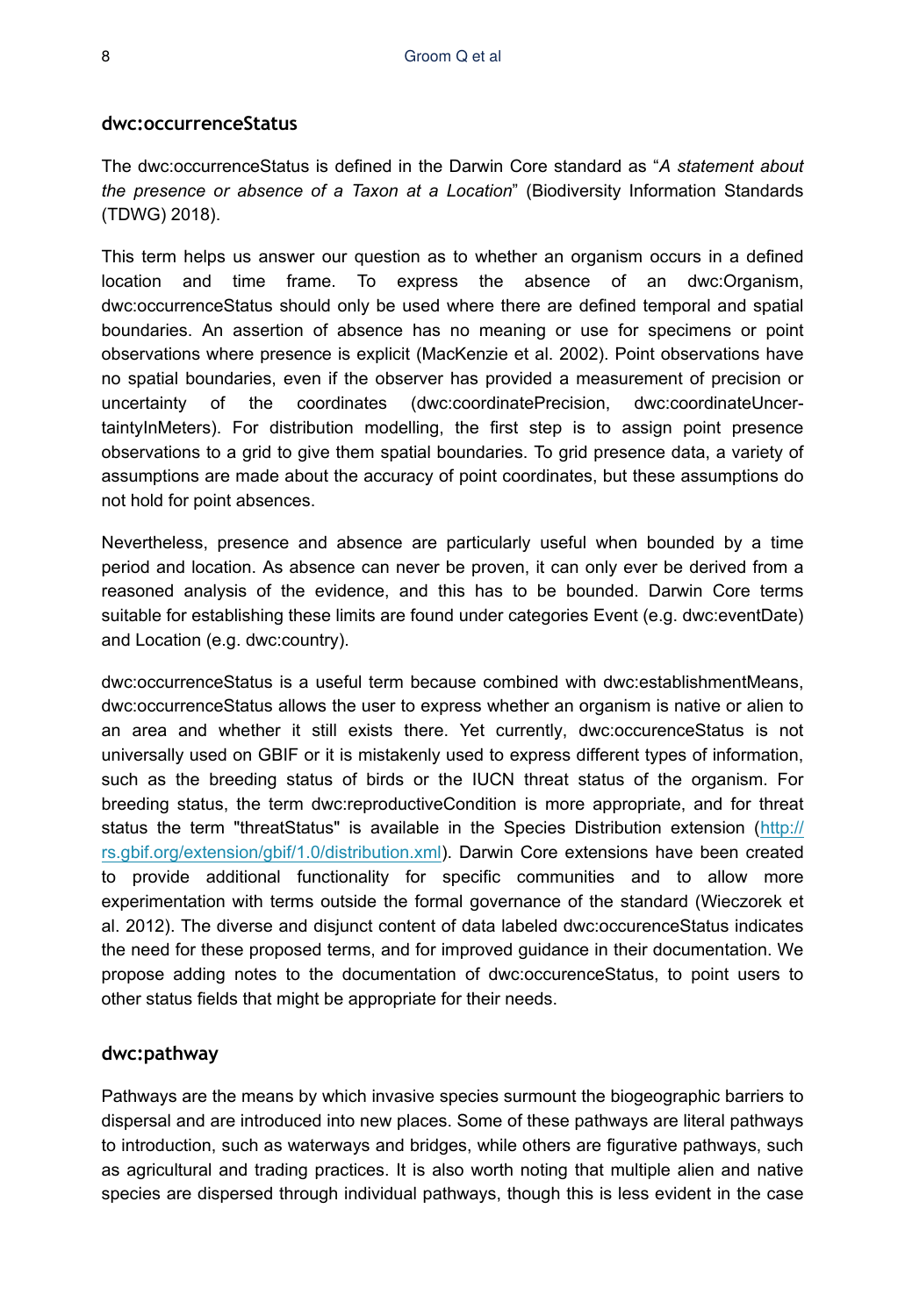of native species where individuals arrive at a destination where their species is already present. Even if a species has already established, policies to eliminate its pathway stop other species from using the same route to introduction. Therefore, improved information on introduction pathway informs policy on trade, agriculture and environmental management (Leung et al. 2014, Keller et al. 2011).

#### **Current dwc:pathway**

The species introduction term "pathway" is only available through the Invasive Species Pathways extension to Darwin Core ([http://rs.gbif.org/sandbox/extension/issg-pathway.](http://rs.gbif.org/sandbox/extension/issg-pathway.xml) [xml](http://rs.gbif.org/sandbox/extension/issg-pathway.xml)). However, we argue that this knowledge is so fundamental to biodiversity information that it needs to be part of the Darwin Core standard, classified under the class Occurrence, as a term dwc:pathway. It should also be added to the Species Distribution extension so that it can be used in taxon-based checklists. Pathway information is not only relevant to alien species, but to any taxon, native or alien.

#### **Proposed definition of dwc:pathway**

"*The process by which an Organism came to be in a given place at a given time.*"

### **Recommended vocabulary**

Hulme et al. (2008) published a framework for a pathway vocabulary, which has since been adopted and refined by the Convention on Biological Diversity and by the IUCN Species Survival Commission Invasive Species Specialist Group (IUCN SSC ISSG). This is the vocabulary already recommended to be used with the Invasive Species Pathways extension to Darwin Core (Pagad et al. 2015, Scalera et al. 2016). The recommended vocabulary for pathway includes six major categories: "release", "escape", "transportcontaminant", "transport-stowaway", "corridor", and "unaided". Under these categories are 44 subcategories that can be used to further specify the pathway. This pathway vocabulary can be used for individual occurrences, when it is known, such as when a tree has been planted or a released animal has been tagged. However, they can be used more broadly in checklists to express the pathways by which the organism arrives (Fig. 1, Harrower et al. 2017). In the case of a checklist, if there are multiple pathways, these can be expressed by having a one-to-many relationship between the entries in the taxon file and the entries in the Species Distribution extension file, each with a specific pathway. In the latter case, this can also help describe the temporal changes in pathways of introduction. A text file is available in supplementary files containing the full vocabulary, including controlled value strings that can be used to implement the vocabulary according to the TDWG Vocabulary Maintenance Specification (Suppl. material 3).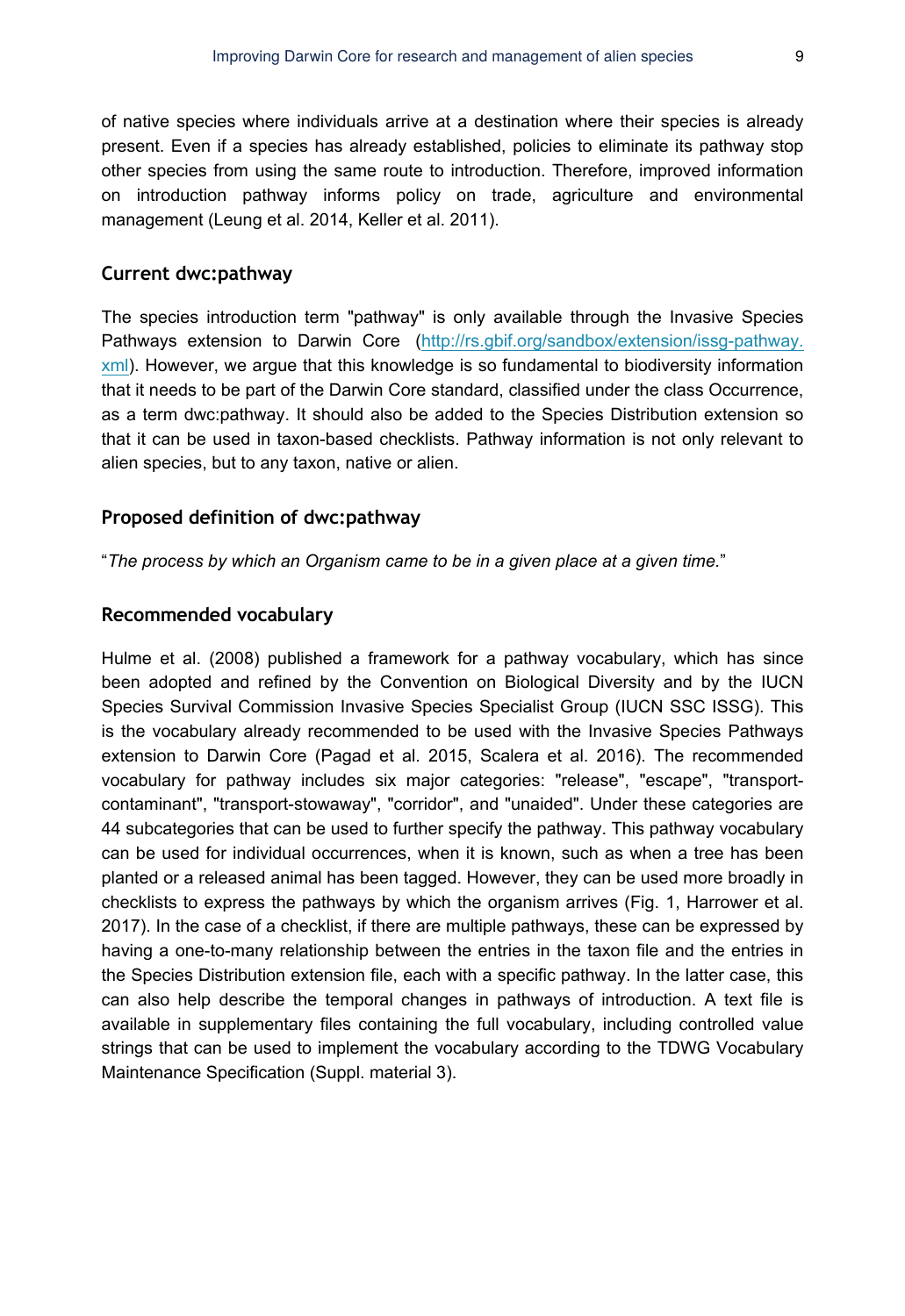

### Figure 1.

A summary of the pathways categorisation scheme reproduced with permission from Harrower et al. (2017). The pathways are classified into three types:

- 1. intentional transport of taxa (blue)
- 2. unintentionally transported (green)
- 3. taxa moved between regions without direct transportation by humans and/or via artificial corridors (orange & yellow).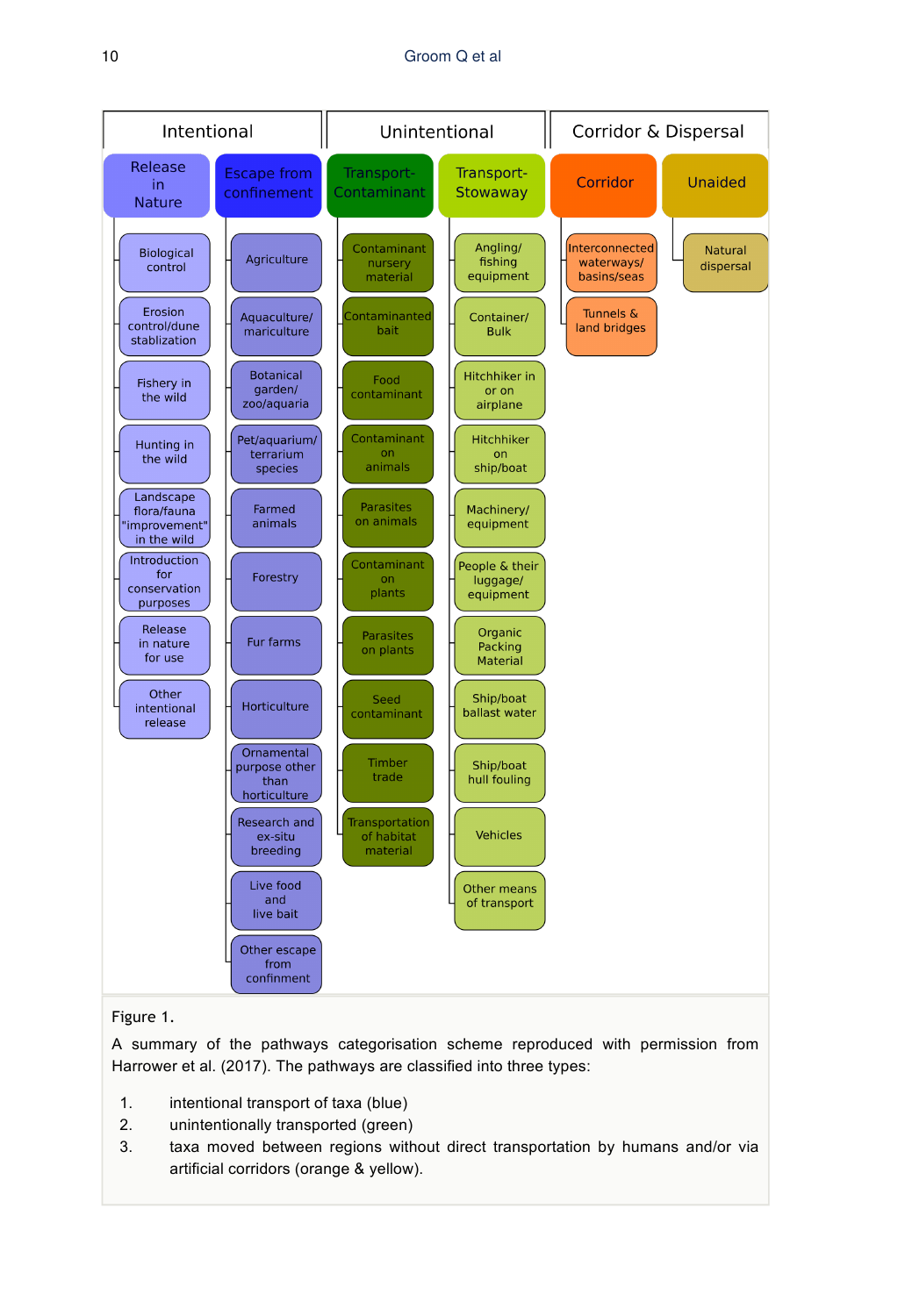#### **degreeOfEstablishment (New)**

In the current and proposed vocabulary for dwc:establishmentMeans there is the explicit recognition that the occurrence of an organism can be either temporary or established. A bird may be blown off course and occur fleetingly in an area, or a seedling may germinate in an unsuitable place only to be killed a few weeks later by the conditions in that habitat, such as frost or drought. Likewise there are those organisms that are so well established that they reproduce and increase in range. Between these two extremes are different degrees of establishment. In this middle ground there are those organisms that persist in a location with no reproduction, others that reproduce, but do not have a significant population increase, and others that might reach high local densities but do not spread. There are, in essence, different routes to commonness (McGeoch and Latombe 2015). Such information is sometimes obvious at the time of observation, such as when there are numerous saplings around a mature invasive tree. Systematically recording how far such offspring have spread from the initial point of introduction provides important insights into invasion dynamics (Wilson et al. 2013). In the case of checklists, the degree of establishment is derived from the author's experience and information on the abundance, reproduction and spread of a taxon. This information is not only valuable to invasion biologists, but is also important for conservation assessments of rare species and for general wildlife management. Under conditions of environmental change, native species may also show increases in abundance or extent (Buczkowski 2010).

Currently, Darwin Core lacks an independent term to express degree of establishment. The closest term is "invasiveness" from the Invasive Species Distribution extension, but it has a limited vocabulary and, because it is restricted to invasive species, is of finite use. The vocabulary consists of the four terms, invasive, notInvasive, uncertain and unspecified and was created by the IUCN Species Survival Commission Invasive Species Specialist Group (Pagad et al. 2015).

In the case of introduced organisms, Blackburn et al. (2011) proposed a framework to describe the invasion process, which spans all degrees of establishment from species in captivity to fully invasive. This framework is from the perspective of the invasion process and as such it combines the translocation of the organism, its ability to survive in a novel location and its ability to reproduce and spread (Table 2). To some extent the same vocabulary can also be applied to native species. For example, categories B1–B3, which relate to captivity, can apply to the stocking of native fish or plantings of native tree species. Categories C1–E relate to how well the taxon is surviving and reproducing, and they are just as relevant to populations of native taxa as they are to populations of alien taxa. It is however important that dwc:establishmentMeans and dwc:occurrenceStatus are used in conjunction with dwc:degreeOfEstablishment to communicate the full context.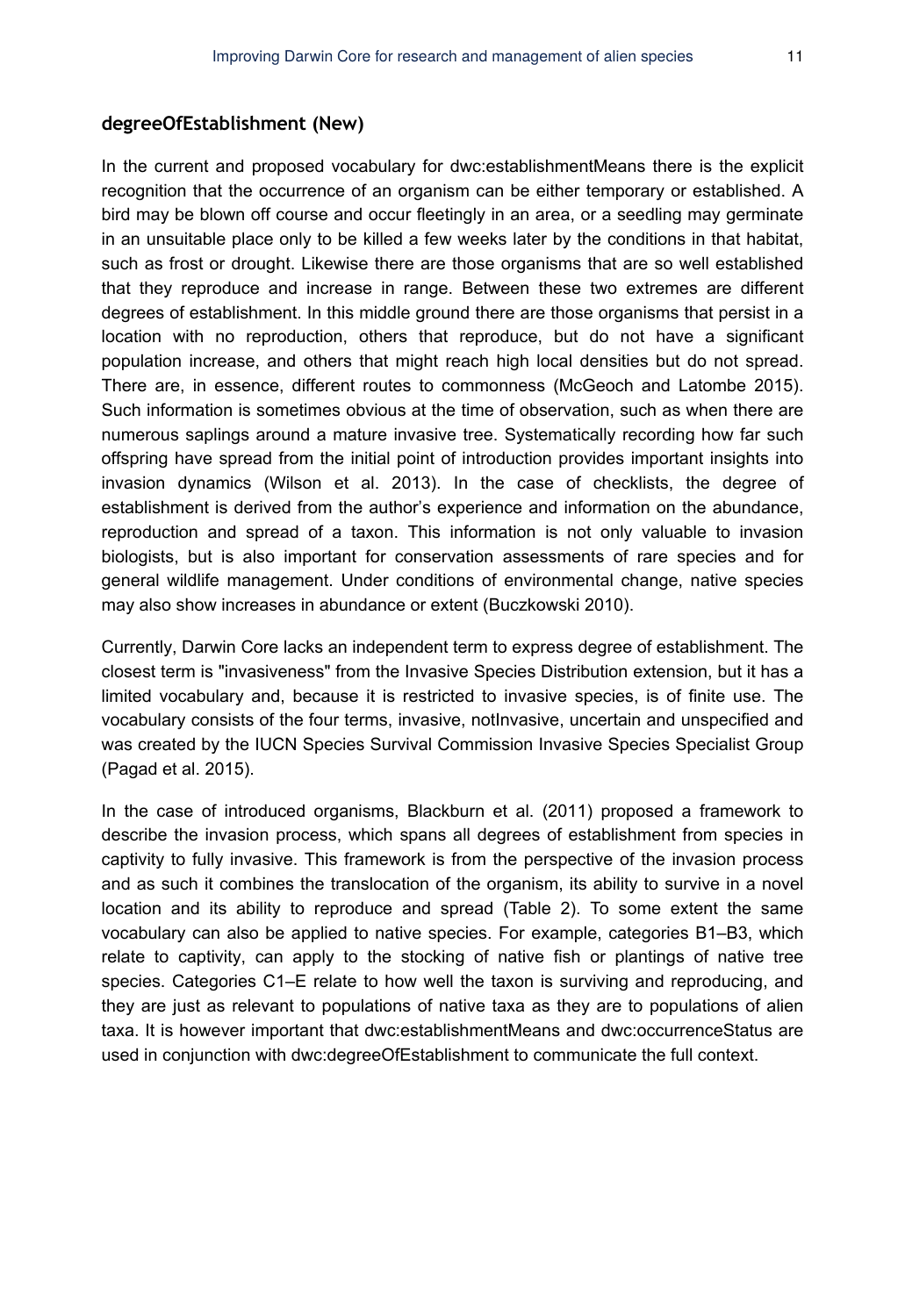## Table 2.

Proposed controlled vocabulary for dwc:degreeOfEstablishment adapted from Blackburn et al. (2011) including a simple human readable label. Populations categorised as C3–E would be considered naturalised, and populations categorised as D2 or E as invasive. Appropriate URIs will be assigned upon adoption of the controlled vocabulary.

Important Note: The definition of an invasive species by the Convention on Biological Diversity (and others) is restricted to those species that may cause economic or environmental harm or adversely affect human health. We use the term invasive here in the broader biological sense of the word.

| category       | definition                                                                                                                                                                      | Proposed label and<br>controlled value string |
|----------------|---------------------------------------------------------------------------------------------------------------------------------------------------------------------------------|-----------------------------------------------|
| A              | Not transported beyond limits of native range                                                                                                                                   | native                                        |
| <b>B1</b>      | Individuals in captivity or quarantine (i.e. individuals provided with conditions<br>suitable for them, but explicit measures of containment are in place)                      | captive                                       |
| <b>B2</b>      | Individuals in cultivation (i.e. individuals provided with conditions suitable for<br>them, but explicit measures to prevent dispersal are limited at best)                     | cultivated                                    |
| B <sub>3</sub> | Individuals directly released into novel environment                                                                                                                            | released                                      |
| C <sub>0</sub> | Individuals released outside of captivity or cultivation in a location, but<br>incapable of surviving for a significant period                                                  | failing                                       |
| C <sub>1</sub> | Individuals surviving outside of captivity or cultivation in a location, no<br>reproduction                                                                                     | casual                                        |
| C <sub>2</sub> | Individuals surviving outside of captivity or cultivation in a location,<br>reproduction is occurring, but population not self-sustaining                                       | reproducing                                   |
| C <sub>3</sub> | Individuals surviving outside of captivity or cultivation in a location,<br>reproduction occurring, and population self-sustaining                                              | established                                   |
| D <sub>1</sub> | Self-sustaining population outside of captivity or cultivation, with individuals<br>surviving a significant distance from the original point of introduction                    | colonising                                    |
| D <sub>2</sub> | Self-sustaining population outside of captivity or cultivation, with individuals<br>surviving and reproducing a significant distance from the original point of<br>introduction | invasive                                      |
| E              | Fully invasive species, with individuals dispersing, surviving and<br>reproducing at multiple sites across a greater or lesser spectrum of habitats<br>and extent of occurrence | widespreadInvasive                            |

It is recognised that the scheme of Blackburn et al. (2011) may not be suitable for all situations. However, users of Darwin Core are at liberty to use other controlled vocabularies if they wish. Yet, by providing a term to express these data and by providing a recommendation for a vocabulary there will be an improvement in the usefulness of data and their interoperability.

The degreeOfEstablishment term and its suggested vocabulary are proposed to be added to the Darwin Core standard, classified under the class Occurrence.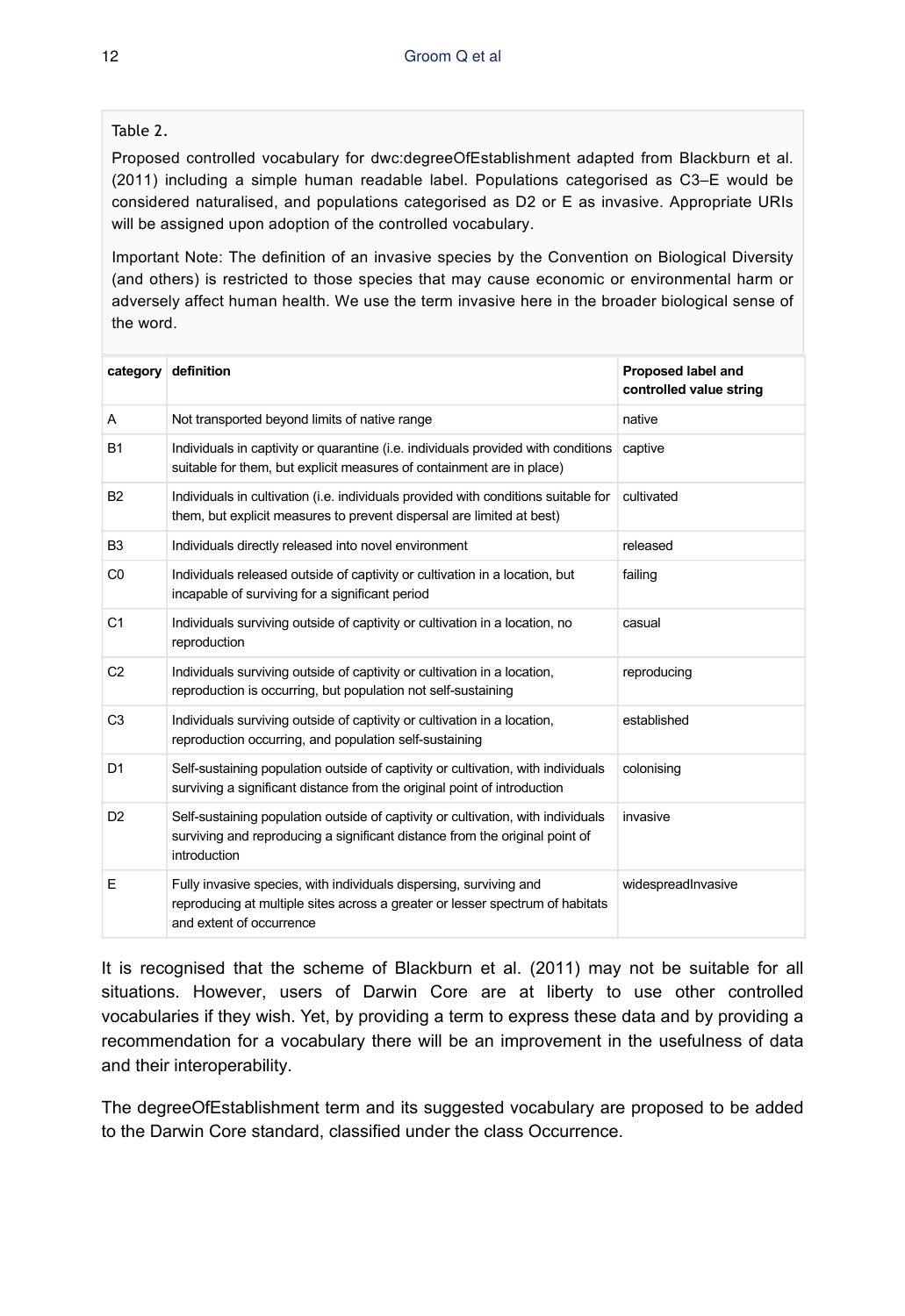#### **Proposed definition of dwc:degreeOfEstablishment**

"*The degree to which an Organism survives, reproduces, and expands its range at the given place and time.*"

# **Example use cases**

These proposed changes to Darwin Core have been tested on, and informed by, real data. Below are three examples where we have used these terms and vocabularies in datasets published to GBIF. A zoological example has also been published by Backeljau et al. (2019).

#### **Manual of the Alien Plants of Belgium**

The Manual of the Alien Plants of Belgium is a regularly updated checklist of all of the nonindigenous plants that have been found in Belgium, including those that have subsequently become extinct and those that only casually occur there (Verloove 2018). The manual includes information on the origins of the alien species, how they arrived in Belgium and information about when they were first and last seen. Each entry is based on solid evidence, particularly herbarium specimens, but also on photographs when their taxonomic identity is unequivocal. The checklist is maintained as a Microsoft Excel spreadsheet for convenience. This checklist is then published as a dataset to GBIF (Verloove et al. 2018). The conversion of the spreadsheet to Darwin Core is described in the metadata of this dataset on GBIF and the code to do the conversion is available on GitHub [\(https://](https://github.com/trias-project/alien-plants-belgium) [github.com/trias-project/alien-plants-belgium](https://github.com/trias-project/alien-plants-belgium)). A small extract of the relevant fields from the checklist is shown in Table 3.

### Table 3.

Example data from the Manual of Alien Plants of Belgium (Verloove 2018). The abbreviations are Mode of introduction (M/I): D=Deliberate, A=Accidental; Year of first record (FR); Year of most recent record (MRR); Presence: in Flanders, Brussels and Wallonia (fl, br, wa); Degree of naturalisation (D/N): Cas. = casual, Nat. = naturalised, Ext. = extinct; Vector of introduction (V/I): Hort.=Horticulture, Wool=propagules introduced with imported wool, Ore = propagules introduced with imported ore.

| Taxon                               | M/I | <b>FR</b> | <b>MRR</b> | fl | br | wa | D/N   | V/I       |
|-------------------------------------|-----|-----------|------------|----|----|----|-------|-----------|
| Sambucus canadensis L.              | D   | 1972      | 2017       | X  |    |    | Cas.  | Hort.     |
| Verbesina alternifolia (L.) Britton | D   | 1984      | N?         | X  |    |    | Nat.? | Hort.     |
| Hornungia procumbens (L.) Hayek     | A   | < 1850    | < 1850     | ?  | ?  | ?  | Cas.  | ?         |
| Bothriochloa ischaemum (L.) Keng    | A   | 1813      | 1916       | x  |    | X  | Ext.  | Wool, Ore |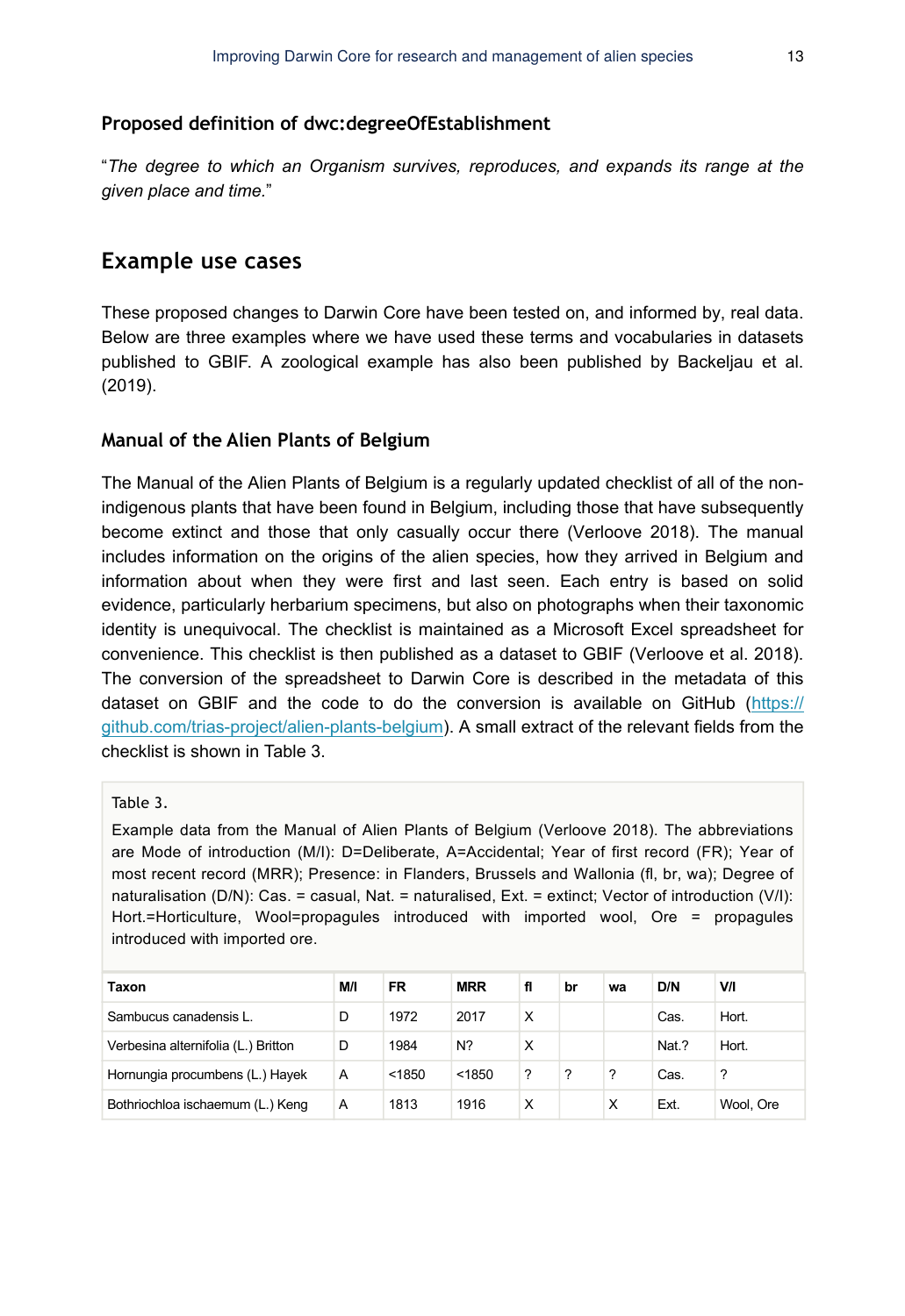Each entry for the Manual of Alien Plants of Belgium describes the existence of one nonnative taxon in Belgium. It gives information on the species introduction status over a period of time, from the first year that it was recorded to the present day. It also gives regional information within Belgium. To convert this into a Darwin Core Archive checklist, a taxon file is created with one record for each entry in the checklist (Table 4). A distribution extension is also required to express the multiple presences of the taxon in Belgium and its regions (Table 5). Furthermore, if the checklist states that the species has become extinct, then multiple entries in the distribution file are needed to express the status before and after the last year it was recorded.

#### Table 4.

The relevant Darwin Core Archive taxon core created from the Manual of Alien Plants of Belgium data in Table 3.

| taxonID                                                     | scientificName                      |
|-------------------------------------------------------------|-------------------------------------|
| alien-plants-belgium:taxon:03206f4a769c6649658ab96839e8a016 | Sambucus canadensis L.              |
| alien-plants-belgium:taxon:318b79c7d62889c229128c57e61973c7 | Verbesina alternifolia (L.) Britton |
| alien-plants-belgium:taxon:b27d5b74783b9add7bd6747773e91fab | Hornungia procumbens (L.) Hayek     |
| alien-plants-belgium:taxon:fe1d6bc47b13c9123410610d893a17cb | Bothriochloa ischaemum (L.) Keng    |

#### Table 5.

The relevant Darwin Core distribution extension fields created from the Manual of Alien Plants of Belgium in Table 3. The terms dwc:pathway and dwc:degreeOfEstablishment are currently not available in Darwin Core.

| taxonID                                                         | locality                       | occurrence-<br><b>Status</b> | establish-<br>mentMeans | eventDate | pathway      | degreeOf-<br><b>Establishment</b> |
|-----------------------------------------------------------------|--------------------------------|------------------------------|-------------------------|-----------|--------------|-----------------------------------|
| alien-plants-belgium:taxon:<br>03206f4a769c6649658ab96839e8a016 | Flemish<br>Region              | present                      | introduced              | 1972/2017 | horticulture | casual                            |
| alien-plants-belgium:taxon:<br>03206f4a769c6649658ab96839e8a016 | Belgium                        | present                      | introduced              | 1972/2017 | horticulture | casual                            |
| alien-plants-belgium:taxon:<br>318b79c7d62889c229128c57e61973c7 | Flemish<br>Region              | present                      | introduced              | 1984/2018 | horticulture | established                       |
| alien-plants-belgium:taxon:<br>318b79c7d62889c229128c57e61973c7 | Belgium                        | present                      | introduced              | 1984/2018 | horticulture | established                       |
| alien-plants-belgium:taxon:<br>b27d5b74783b9add7bd6747773e91fab | Flemish<br>Region              | doubtful                     | introduced              |           |              | casual                            |
| alien-plants-belgium:taxon:<br>b27d5b74783b9add7bd6747773e91fab | Walloon<br>Region              | doubtful                     | introduced              |           |              | casual                            |
| alien-plants-belgium:taxon:<br>b27d5b74783b9add7bd6747773e91fab | Brussels-<br>Capital<br>Region | doubtful                     | introduced              |           |              | casual                            |
| alien-plants-belgium:taxon:<br>b27d5b74783b9add7bd6747773e91fab | Belgium                        | doubtful                     | introduced              |           |              | casual                            |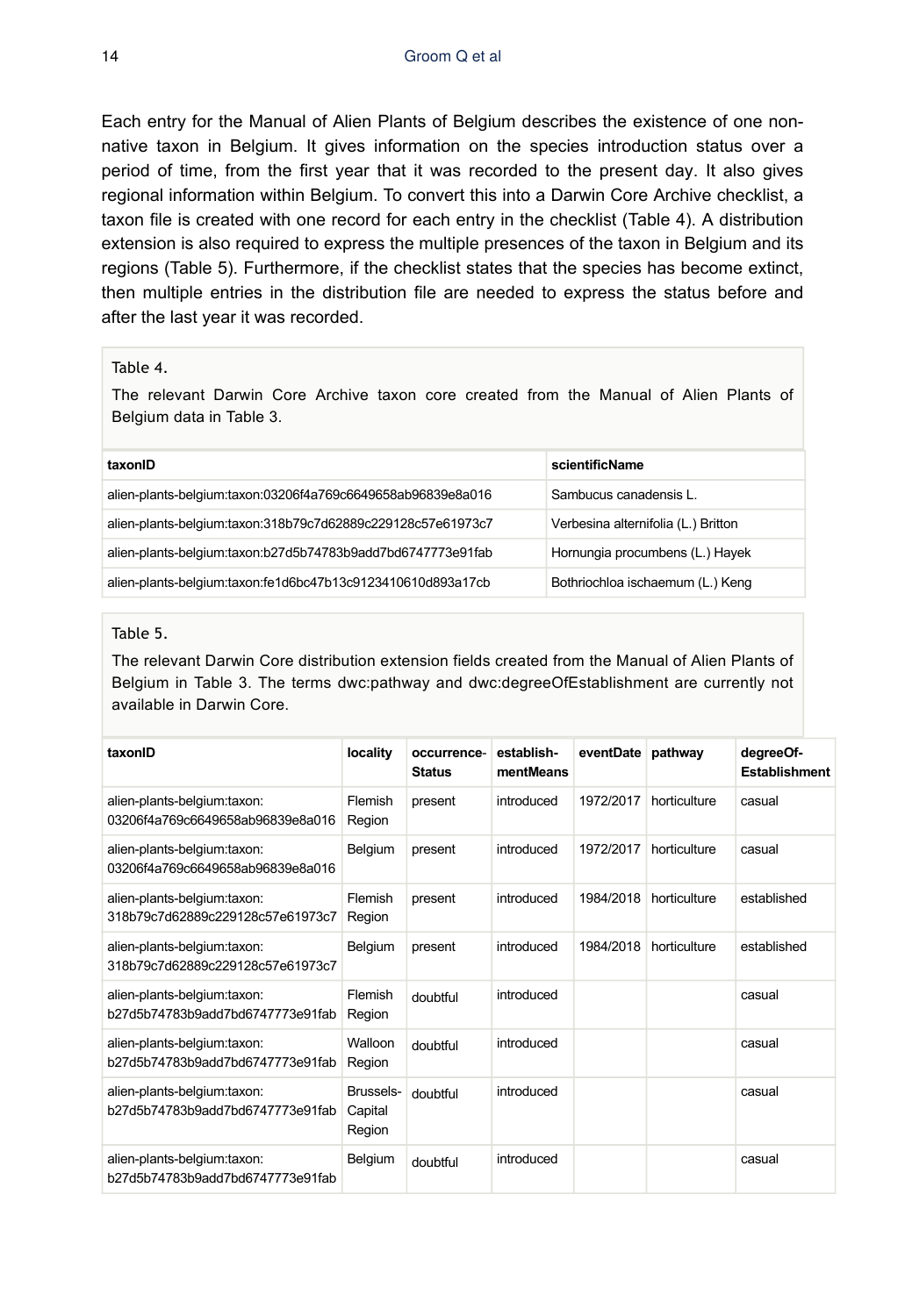| taxonID                                                         | locality          | occurrence-<br><b>Status</b> | establish-<br>mentMeans | eventDate pathway |                                           | degreeOf-<br><b>Establishment</b> |
|-----------------------------------------------------------------|-------------------|------------------------------|-------------------------|-------------------|-------------------------------------------|-----------------------------------|
| alien-plants-belgium:taxon:<br>fe1d6bc47b13c9123410610d893a17cb | Flemish<br>Region | present                      | introduced              |                   |                                           |                                   |
| alien-plants-belgium:taxon:<br>fe1d6bc47b13c9123410610d893a17cb | Walloon<br>Region | present                      | introduced              |                   |                                           |                                   |
| alien-plants-belgium:taxon:<br>fe1d6bc47b13c9123410610d893a17cb | Belgium           | present                      | introduced              | 1813/1916         | contaminant<br>OnAnimals<br>containerBulk |                                   |
| alien-plants-belgium:taxon:<br>fe1d6bc47b13c9123410610d893a17cb | Flemish<br>Region | absent                       | introduced              |                   |                                           |                                   |
| alien-plants-belgium:taxon:<br>fe1d6bc47b13c9123410610d893a17cb | Walloon<br>Region | absent                       | introduced              |                   |                                           |                                   |
| alien-plants-belgium:taxon:<br>fe1d6bc47b13c9123410610d893a17cb | Belgium           | absent                       |                         | 1916/2018         |                                           |                                   |

In the Manual, the first and last observation date refer to Belgium as a whole, but there is no information on the first and last observations for Flanders, Wallonia and Brussels. We had the option of either supplying no temporal boundaries for these entries or providing the same dates as for Belgium as a whole. We concluded that it was better not to provide dates for Flanders, Wallonia and Brussels, rather than give misleading information.

## **Catalogue of the Rust Fungi of Belgium**

The Catalogue of the Rust Fungi of Belgium is a static checklist published in print in 2009 (Vanderweyen and Fraiture 2007, Vanderweyen and Fraiture 2008)(Fig. 2). As part of the TrIAS project we extracted the data from this paper and published it on GBIF (Vanderweyen et al. 2018). It contains information on specimens, particularly the first and most recent observations. It also has information on whether the species are native or introduced and the host species of the fungi. Table 6 shows an excerpt of the Taxon Core file for these data (Wieczorek et al. 2012). The distributional information included uses the Species Distribution extension of Darwin Core Table 7 [\(http://rs.gbif.org/extension/gbif/1.0/](http://rs.gbif.org/extension/gbif/1.0/distribution.xml) [distribution.xml](http://rs.gbif.org/extension/gbif/1.0/distribution.xml)) and the host-parasite relationship is expressed in the Darwin Core file using the Resource Relationship extension (Table 8) ([http://rs.gbif.org/extension/dwc/](http://rs.gbif.org/extension/dwc/resource_relation.xml) resource relation.xml). In this checklist, there is no information on the pathway of introduction or the degree of establishment.

#### Table 6.

The relevant Darwin Core Archive taxon core and terms created from the Catalogue of the Rust Fungi of Belgium in Fig. 2.

| taxonID                                          | <b>scientificName</b>                     |
|--------------------------------------------------|-------------------------------------------|
| uredinales-belgium-                              | Frommeëlla mexicana (Mains) J.W. McCain & |
| checklist:taxon:e82e5bb9f24dc198819ebfc25068ae51 | J.F. Hennen                               |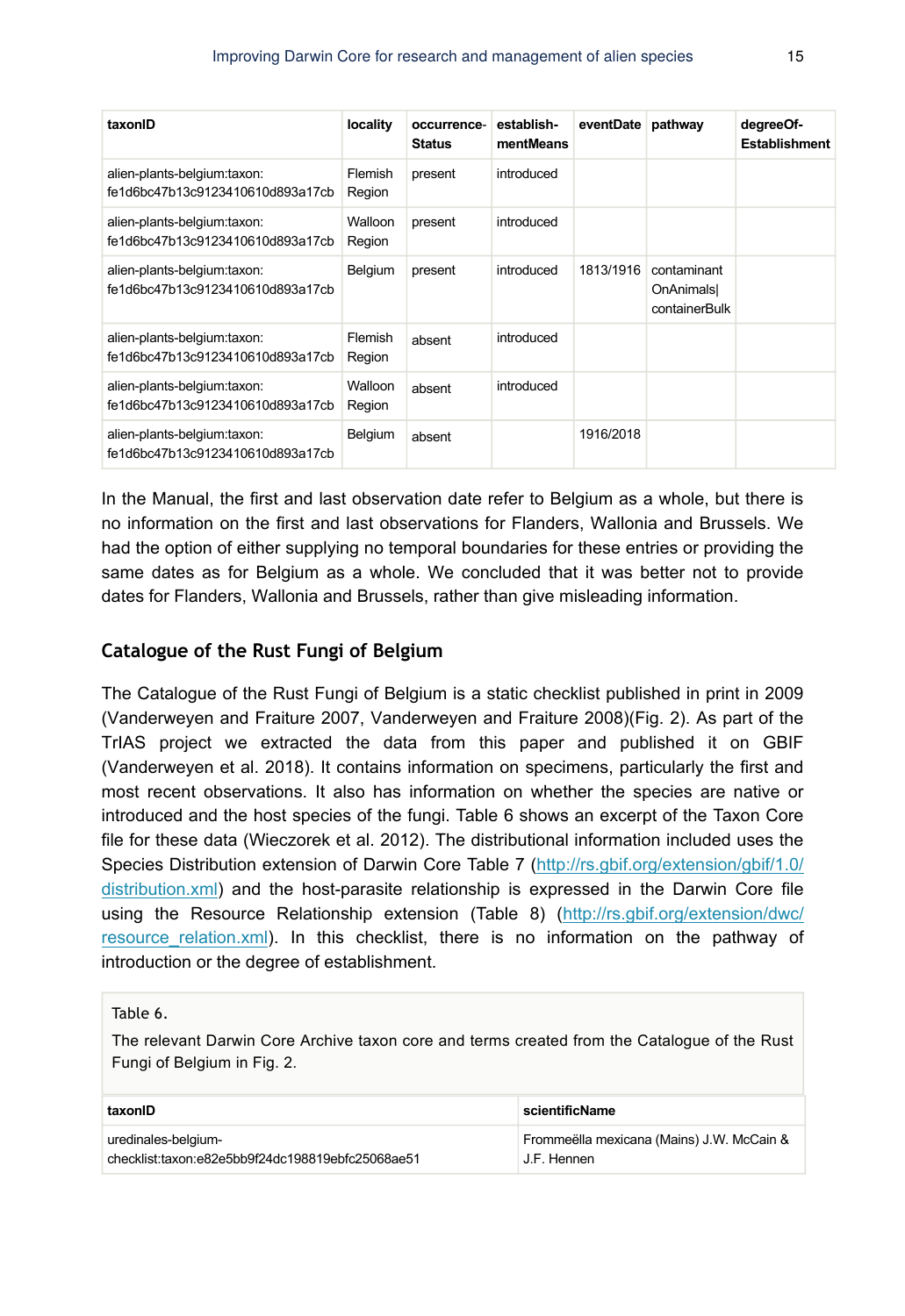| taxonID                                                                 | scientificName                         |
|-------------------------------------------------------------------------|----------------------------------------|
| uredinales-belgium-<br>checklist:taxon:8b039e480746ec727316c1ad56ed8759 | Uromyces croci Pass.                   |
| uredinales-belgium-<br>checklist:taxon:437376fa8fa57a92cfb2ab61d4b093f1 | Duchesnea indica (Jacks.) Focke        |
| uredinales-belgium-<br>checklist:taxon:8867819f38b85d4669981ee9e32c9851 | Crocus biflorus Mill.                  |
| uredinales-belgium-<br>checklist:taxon:df3c9aaaf6c930d84f6a4073a6a01e7b | Puccinia argentata (Schultz) G. Winter |
| uredinales-belgium-<br>checklist:taxon:0c7f30a0959d9f5fcb53e63454e9957a | Adoxa moschatellina L.                 |

#### Table 7.

The relevant Darwin Core distribution extension and terms created from the Catalogue of the Rust Fungi of Belgium in Fig. 2. The distribution extension holds the dwc:occurrenceStatus and dwc:establishmentMeans data.

| taxonID                                                                 |                    |         | locality occurrenceStatus establishmentMeans eventDate |                       |
|-------------------------------------------------------------------------|--------------------|---------|--------------------------------------------------------|-----------------------|
| uredinales-belgium-checklist:taxon:<br>e82e5bb9f24dc198819ebfc25068ae51 | Belgium present    |         | introduced                                             | 2007-06-08/2007-06-12 |
| uredinales-belgium-checklist:taxon:<br>8b039e480746ec727316c1ad56ed8759 | Belgium   doubtful |         | introduced                                             | 1876/1876             |
| uredinales-belgium-checklist:taxon:<br>df3c9aaaf6c930d84f6a4073a6a01e7b | Belgium            | present | native                                                 | 1898-08/1995-04-30    |

#### Table 8.

The relevant Darwin Core Archive resourceRelationship extension terms were created from the Catalogue of the Rust Fungi of Belgium in Fig. 2 to express the host-parasite relationship. The resourceRelationship extension holds information about the host species of the fungi. The host plant is in the resourceId column, the the fungal parasite is uniquely identified in the relatedResourceId column, the relationship is stated in the relationshipOfResource column. So, the relatedResource is a parasite of the resource.

| resourceID                                                              | relatedResourceID                                                       | relationshipOfResource |
|-------------------------------------------------------------------------|-------------------------------------------------------------------------|------------------------|
| uredinales-belgium-checklist:taxon:<br>437376fa8fa57a92cfb2ab61d4b093f1 | uredinales-belgium-checklist:taxon:<br>e82e5bb9f24dc198819ebfc25068ae51 | parasite of            |
| uredinales-belgium-checklist:taxon:<br>8867819f38b85d4669981ee9e32c9851 | uredinales-belgium-checklist:taxon:<br>8b039e480746ec727316c1ad56ed8759 | parasite of            |
| uredinales-belgium-checklist:taxon:<br>0c7f30a0959d9f5fcb53e63454e9957a | uredinales-belgium-checklist:taxon:<br>df3c9aaaf6c930d84f6a4073a6a01e7b | parasite of            |

# **Observations from Durham and Northumberland, United Kingdom**

These are observations based upon those from Groom et al. (2015). This was a systematic survey of vascular plants in the counties of Durham and Northumberland in the United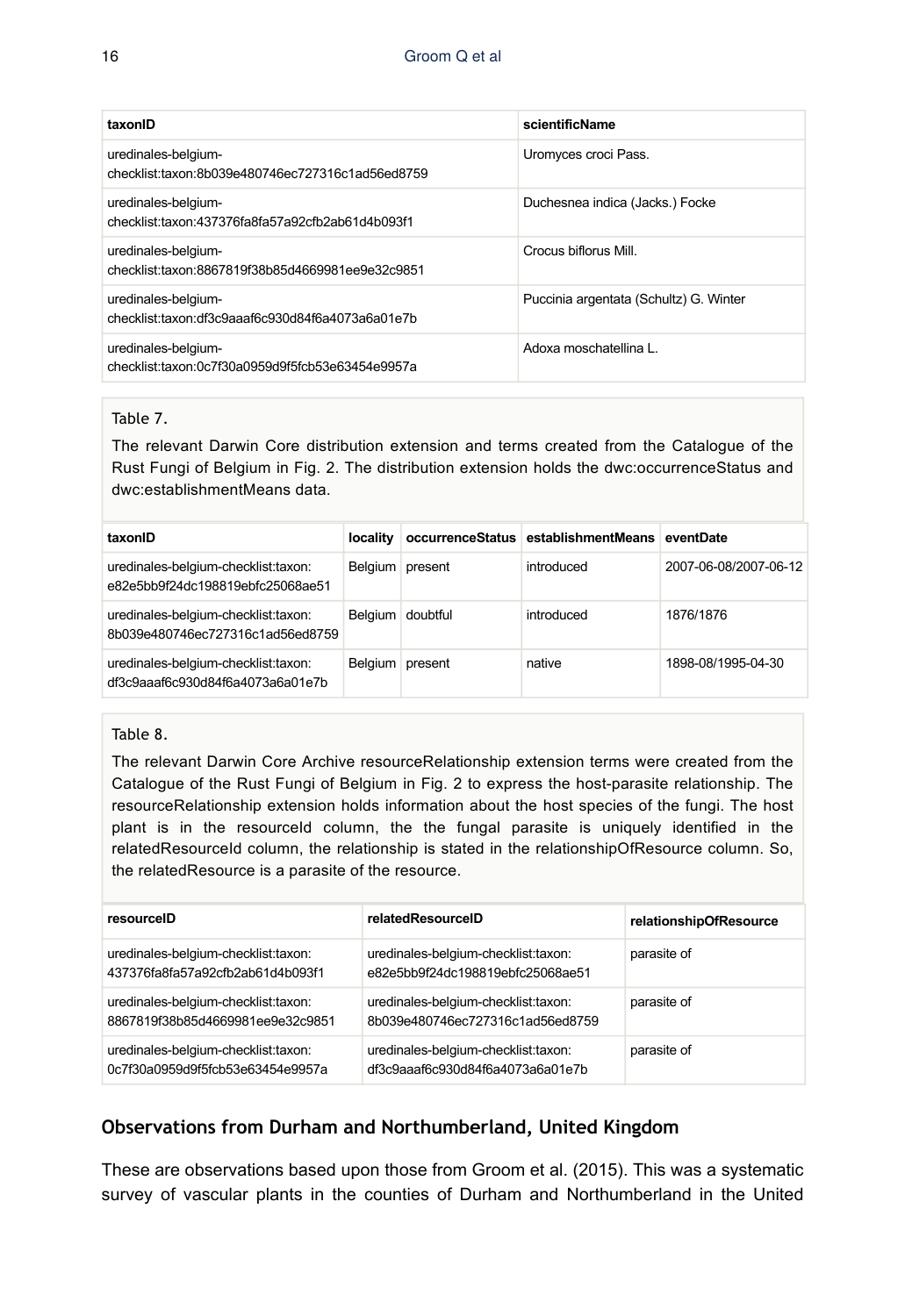Kingdom. Vascular plant taxa were surveyed in the predefined area, though for the most part, pathway, establishmentMeans and degreeOfEstablishment were not recorded by the observers. Nevertheless, here we imagine some possible values that could have been used to describe the situation of the observed plant (Table 9). Although not shown here, all original records have a date and detailed location information (Groom 2019). Note that while native to the coasts of the United Kingdom, *Cochlearia danica*, has spread inland along roads that are salted in the winter.

#### PHRAGMIDIACEAE Corda 1837

#### Frommeëlla Cummins & Y. Hirats. 1983

39. Frommeëlla mexicana (Mains) J.W. McCain & J.F. Hennen var. *indicae* J.W. McCain & J.F. Hennen,  $Mycotaxon$  39 : 251 (1990).

Synonymes : Frommea duchesneae Arthur 1917 [basé sur un type sans stade III]. Frommeëlla duchesneae Yohem, Cummins & Gilb. 1985 [basé sur un type sans stade III]. - Kuehneola duchesneae Arthur 1912 [type sans stade III]. -Phragmidium duchesneae P. Syd. & Syd. 1912 [basé sur un type sans stade Ш].

Spécimens examinés : A. Vanderweyen F 560 (AV, KR), leg. A. Fraiture, Meise, 08.VI.2007, sur *Duchesnea indica*. - A. Vanderweyen F 561 (AV, BR), Auderghem, 10.VI.2007 sur Duchesnea indica. - A. Fraiture 3068 (BR), Meise, 12.VI.2007, sur Duchesnea indica.

Hôte signalé : 0, II, III sur Duchesnea indica.

- Notes : Lorsqu'il décrit Kuehneola duchesneae, Arthur (1912) donne une description détaillée du stade III mais, en conformité avec sa philosophie, désigne comme type un spécimen à urédies. Après réexamen de ce spécimen type, McCain & Hennen (1990) concluent que, d'après le Code de nomenclature (Art. 59), le nom donné par Arthur ne peut être utilisé pour désigner le téléomorphe et ils redécrivent ce dernier sous le nouveau nom de Frommeëlla mexicana var. *indicae*.
- Frommeëlla mexicana (Mains) J.W. McCain & J.F. Hennen n'est pas indigène en Europe. Cette espèce y a cependant déjà été observée dans différentes régions, toujours sur le même hôte. Il semble que les spécimens mentionnés ici constituent les premières récoltes de cette rouille en Belgique (Fraiture & Vanderweyen 2007).

#### Figure 2.

An excerpt from (Vanderweyen and Fraiture 2007) to illustrate the format of the printed checklist, before it was converted into a digital checklist. Dates, host species and the occurrence status are highlighted, all of which had to be extracted from the text.

#### Table 9.

Examples of how the proposed vocabularies could be used with observations of native and alien species. These are single observations taken from survey events of a 1km<sup>2</sup> grid square made over several hours on a single day. Full occurrence data, including the dates and coordinates, are avaiable from Groom et al. (2015).

| occurrenceID   | scientificName                  |                                    | basisOfRecord establishment- occurrence-<br><b>Means</b> | <b>Status</b> | pathway                        | degreeOf-<br><b>Establishment</b> |
|----------------|---------------------------------|------------------------------------|----------------------------------------------------------|---------------|--------------------------------|-----------------------------------|
| 2cd4p9h.24p5hq | Aesculus<br>hippocastanum<br>L. | HUMAN<br><b>OBSERVATION</b>        | introduced                                               | present       | ornamentalNon-<br>Horticulture | cultivated                        |
| 2cd4p9h.7bt1vc | Cerastium<br>fontanum<br>Baumg. | <b>HUMAN</b><br><b>OBSERVATION</b> | native                                                   | present       |                                | native                            |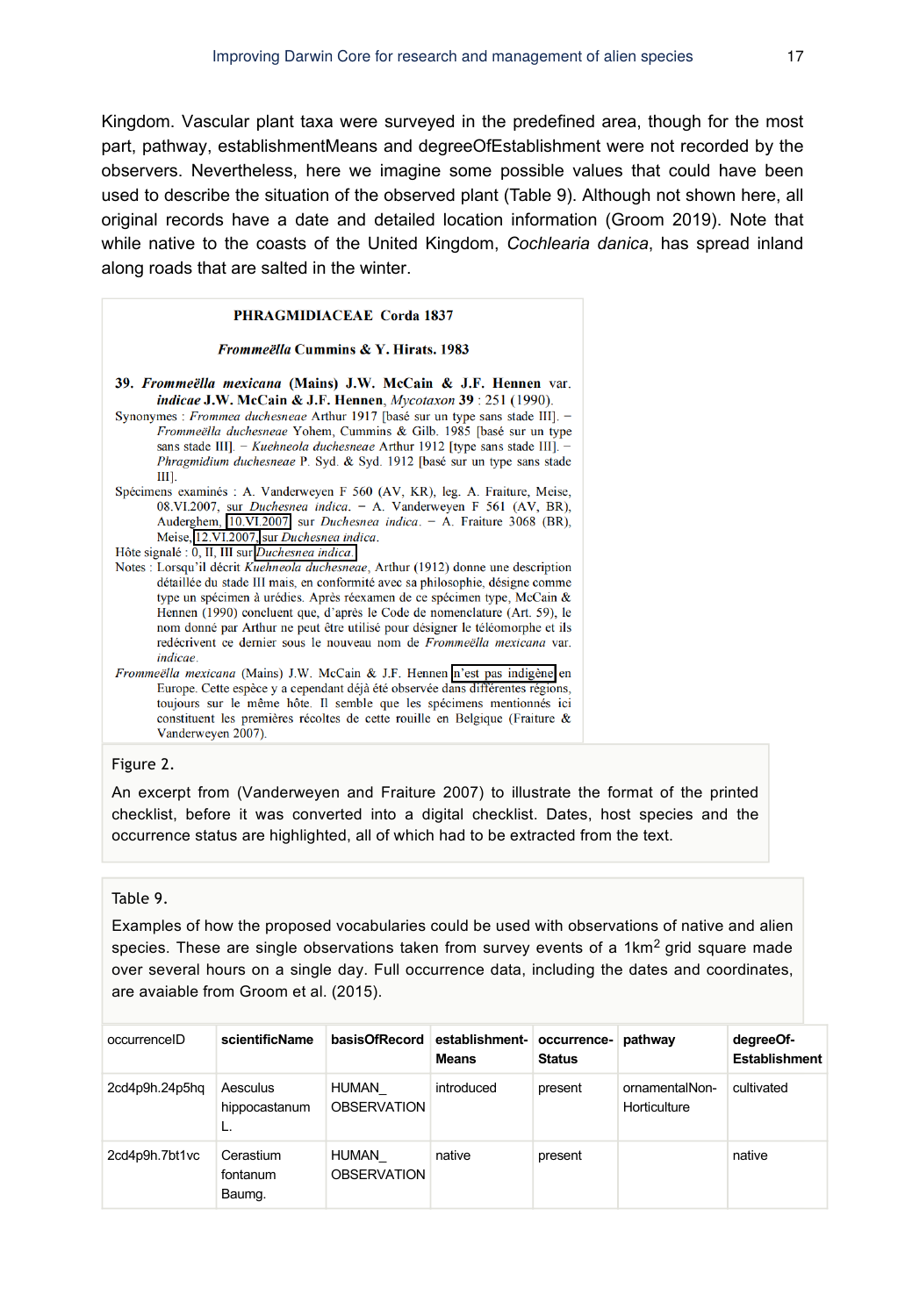| occurrenceID   | scientificName                                     | basisOfRecord               | establishment-<br><b>Means</b> | occurrence-<br><b>Status</b> | pathway                  | degreeOf-<br><b>Establishment</b> |
|----------------|----------------------------------------------------|-----------------------------|--------------------------------|------------------------------|--------------------------|-----------------------------------|
| 2cd4p9h.7qp79k | Cochlearia<br>danica L.                            | HUMAN<br><b>OBSERVATION</b> | introduced                     | present                      | naturalDispersal         | invasive                          |
| 2cd4p9h.75ycnf | Heracleum<br>mantegazzianum<br>Sommier &<br>Levier | HUMAN<br><b>OBSERVATION</b> | introduced                     | present                      | horticulture             | invasive                          |
| 2cd4p9h.7bt1ea | Oxalis acetosella                                  | HUMAN<br><b>OBSERVATION</b> | native                         | present                      |                          | native                            |
| 2cd4p9h.amdvmg | Pinus sylvestris                                   | HUMAN<br><b>OBSERVATION</b> | native                         | present                      | forestry                 | released                          |
| 2cd4p9h.83f16f | Rhododendron<br>ponticum L.                        | HUMAN<br><b>OBSERVATION</b> | introduced                     | present                      | horticulture             | established                       |
| 2cd4p9h.62bx7w | Sanicula<br>europaea L.                            | HUMAN<br><b>OBSERVATION</b> | native                         | present                      |                          | native                            |
| 2cd4p9h.b2ncby | Solanum<br>Iycopersicum L.                         | HUMAN<br><b>OBSERVATION</b> | vagrant                        | present                      | foodContaminant   casual |                                   |

# **Summary**

We have reviewed the definition and controlled vocabulary of the existing Darwin Core term dwc:establishmentMeans. Though its current definition and vocabulary present some difficulties for use, we feel that it is best to retain it as a term in Darwin Core, but provide a more precise definition and update the vocabulary. This will allow data to be backwardly compatible and to better answer a broader range of questions.

We have also proposed the creation of the term dwc:pathway in Darwin Core rather than use the non-standard term "pathway" from the in-development Invasive Species Pathways extension. This will make the term mainstream and expands its use to taxa beyond invasive species. It also will allow us to better track how humans are altering the distribution of many organisms. Finally, we propose the new term dwc:degreeOfEstablishment to answer the question of how well established a taxon is at a given time and place, and we propose a controlled vocabulary for this term. These proposals are summarized in Table 10.

To explain how these proposed changes to Darwin Core and its extensions can improve data sharing in the invasive species community, we also presented three use cases where sharing data through GBIF could be simplified by implementing these proposed changes to Darwin Core.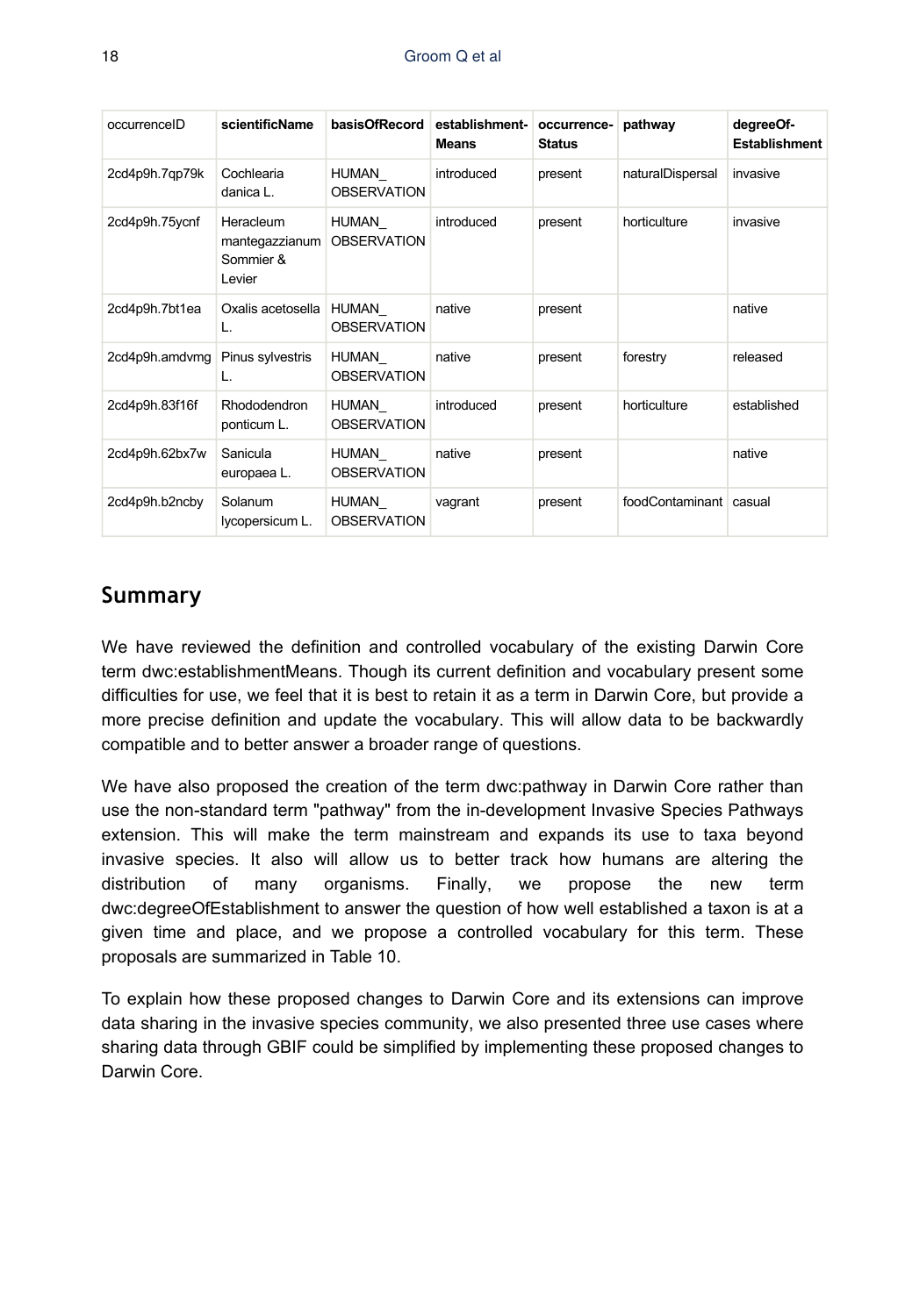| Table 10.<br>A summary of proposed Darwin Core changes. |                                                                                                                                      |                                                                     |
|---------------------------------------------------------|--------------------------------------------------------------------------------------------------------------------------------------|---------------------------------------------------------------------|
| Term                                                    | <b>Proposals for term</b>                                                                                                            | Proposal for vocabulary                                             |
| dwc:establishmentMeans                                  | Retain term and refine definition (table 1)                                                                                          | Update vocabulary                                                   |
| dwc:pathway                                             | Promote pathway term in Invasive Species Pathways<br>extension to the Darwin Core standard, classified under<br>the class Occurrence | Maintain current recommended<br>vocabulary                          |
|                                                         | dwc:degreeOfEstablishment Add the term to the Darwin Core standard, classified<br>under the class Occurrence                         | Adopt a modified vocabulary<br>based on Blackburn et al.<br>(2011). |

# **Acknowledgements**

These proposals have emerged from several years discussion in a number of fora and we are grateful to all those who have taken part. Some of these are mentioned below.

Alien Challenge COST Action European Information System for Alien Species - WG4: Data standardisation and harmonisation: Chuck Bargeron, Ana Cristina Cardoso, Niki Chartosia, Fabio Crocetta, Keith Douce, Anna Gazda, Milka Glavendekic, Alberto Inghilesi, Jana Medvecka, Jan Pergl, Olivera Petrovic-Obradovic, Jodey Peyton, Gareth Richards, Helen Roy, Elena Tricarico & Katharine Turvey.

GBIF - Task Group on Data Fitness for Use in Research on Invasive Alien Species: Shyama Pagad, Varos Petrosyan, Gregory Ruiz & Dmitry Schigel.

Biodiversity Information Standards Meetings (2016–2018): Lee Belbin, Matthew Blissett, Dimitry Brosens, Pier Luigi Buttigieg, Robert Guralnick, Niels Klazenga, Joel Sachs & Aaron Wilton

# **Funding program**

Funded under the Belgian Science Policies Brain program, contract number BR/165/A1/ TrIAS. Quentin Groom also acknowledges the Fonds Wetenschappelijk Onderzoek – Vlaanderen for the travel support it gave. The work of Peter Desmet, Lien Reyserhove and Damiano Oldoni is partially funded by Research Foundation - Flanders (FWO) as part of the Belgian contribution to LifeWatch.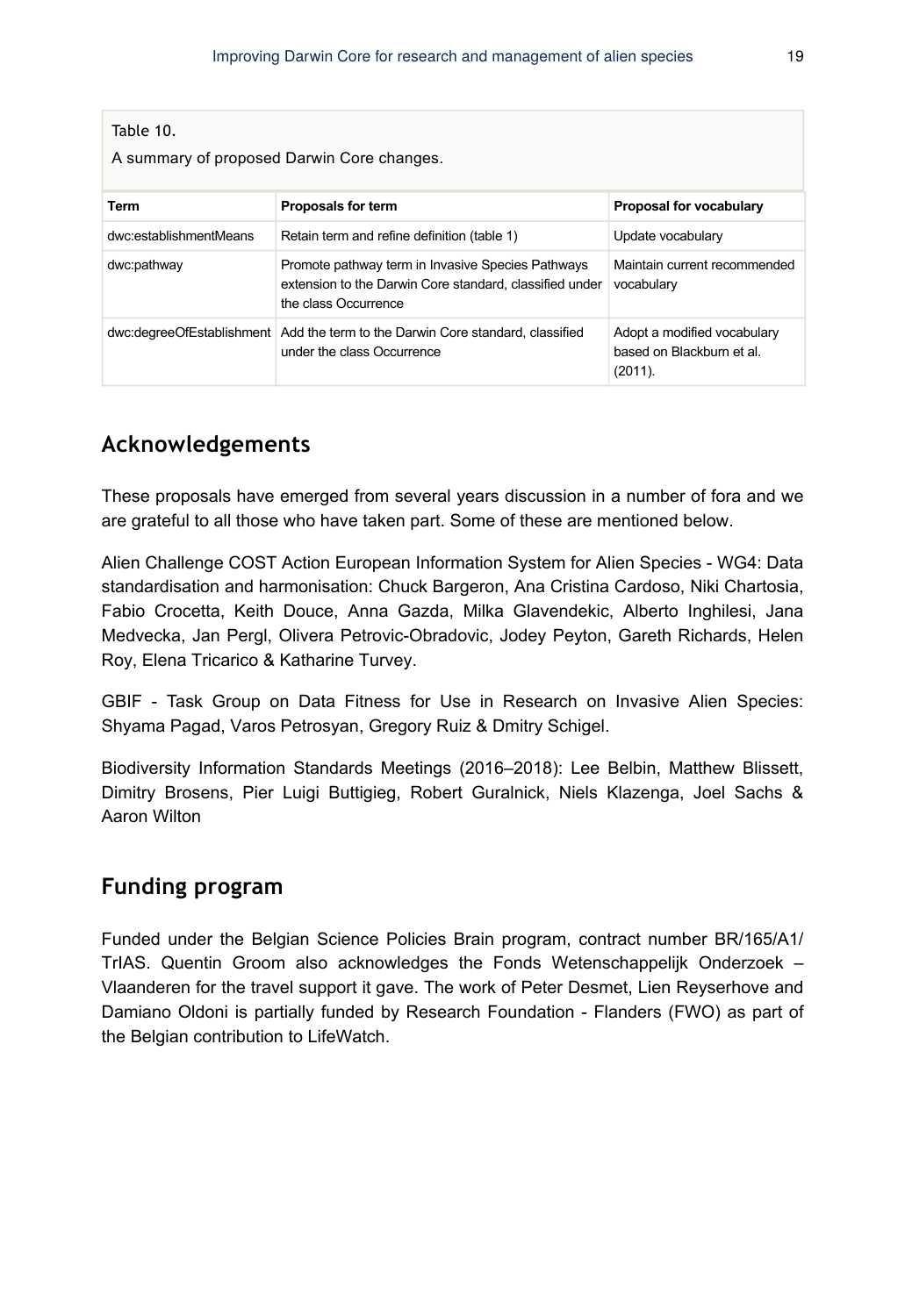# **References**

- Ad Hoc Open-ended Working Group on Review of Implementation of the Convention (2011) Strategic plan for biodiversity 2011-2020. Further information related to the technical rationale for the Aichi Biodiversity Targets, including potential indicators and ilestones., UNEP/CBD/COP/10/INF/12/Rev.1. Conference of the Parties to the Convention on Biological Diversity, Nagoya, 18-29 October 2010. United Nations Environment Programme, 31 pp. [In en]. URL: [https://www.cbd.int/kb/record/meetingDocument/77515?](https://www.cbd.int/kb/record/meetingDocument/77515?Event=COP-10) [Event=COP-10](https://www.cbd.int/kb/record/meetingDocument/77515?Event=COP-10)
- Aedo C, Pando F (2017) A distribution and taxonomic reference dataset of *Geranium* in the New World. Scientific Data 4: 170049. <https://doi.org/10.1038/sdata.2017.49>
- Backeljau T, Reyserhove L, Desmet P (2019) Registry of introduced terrestrial molluscs in Belgium. 1.3. Research Institute for Nature and Forest (INBO). Release date: 2019-5-17. URL: <https://doi.org/10.15468/t13kwo>
- Baskauf S, Wieczorek J, Blum S, Morris R, Rees J, Sachs J, Whitbread G (2017a) TDWG Vocabulary Maintenance Specification. [http://hdl.handle.net/1803/9512.](http://hdl.handle.net/1803/9512) Accessed on: 2019-9-11.
- Baskauf S, Hyam R, Blum S, Morris R, Rees J, Sachs J, Whitbread G, Wieczorek J (2017b) TDWG Standards Documentation Specification. <http://hdl.handle.net/1803/9513>. Accessed on: 2019-9-11.
- Biodiversity Information Standards (TDWG) (2018) Darwin Core quick reference guide. <http://rs.tdwg.org/dwc/terms/>. Accessed on: 2018-11-01.
- Blackburn T, Pyšek P, Bacher S, Carlton J, Duncan R, Jarošík V, Wilson JU, Richardson D (2011) A proposed unified framework for biological invasions. Trends in Ecology & Evolution 26 (7): 333‑339. <https://doi.org/10.1016/j.tree.2011.03.023>
- Blackburn T, Essl F, Evans T, Hulme P, Jeschke J, Kühn I, Kumschick S, Marková Z, Mrugała A, Nentwig W, Pergl J, Pyšek P, Rabitsch W, Ricciardi A, Richardson D, Sendek A, Vilà M, Wilson JU, Winter M, Genovesi P, Bacher S (2014) A unified classification of alien species based on the magnitude of their environmental impacts. PLoS Biology 12 (5): e1001850. <https://doi.org/10.1371/journal.pbio.1001850>
- Buczkowski G (2010) Extreme life history plasticity and the evolution of invasive characteristics in a native ant. Biological Invasions 12 (9): 3343‑3349. [https://](https://doi.org/10.1007/s10530-010-9727-6) [doi.org/10.1007/s10530-010-9727-6](https://doi.org/10.1007/s10530-010-9727-6)
- Endresen DTF, Knüpffer H (2012) The Darwin Core extension for genebanks opens up new opportunities for sharing genebank datasets. Biodiversity Informatics 8 (1): 12‑29. <https://doi.org/10.17161/bi.v8i1.4095>
- Essl F, Bacher S, Genovesi P, Hulme PE, Jeschke JM, Katsanevakis S, Kowarik I, Kühn I, Pyšek P, Rabitsch W, Schindler S, Kleunen Mv, Vilà M, U Wilson JR, Richardson DM (2018) Which taxa are alien? Criteria, applications, and uncertainties. BioScience 68 (7): 496‑509.<https://doi.org/10.1093/biosci/biy057>
- Groom Q, Durkin J, O'Reilly J, Mclay A, Richards A, Angel J, Horsley A, Rogers M, Young G (2015) A benchmark survey of the common plants of South Northumberland and Durham, United Kingdom. Biodiversity Data Journal 3<https://doi.org/10.3897/bdj.3.e7318>
- Groom Q, Baskauf S, Desmet P, McGeoch M, Pagad S, Schigel D, Walls R, Wilson J, Zermoglio P (2017a) Invasive Organisms Information: A proposed TDWG task group. Proceedings of TDWG 1: e20266. <https://doi.org/10.3897/tdwgproceedings.1.20266>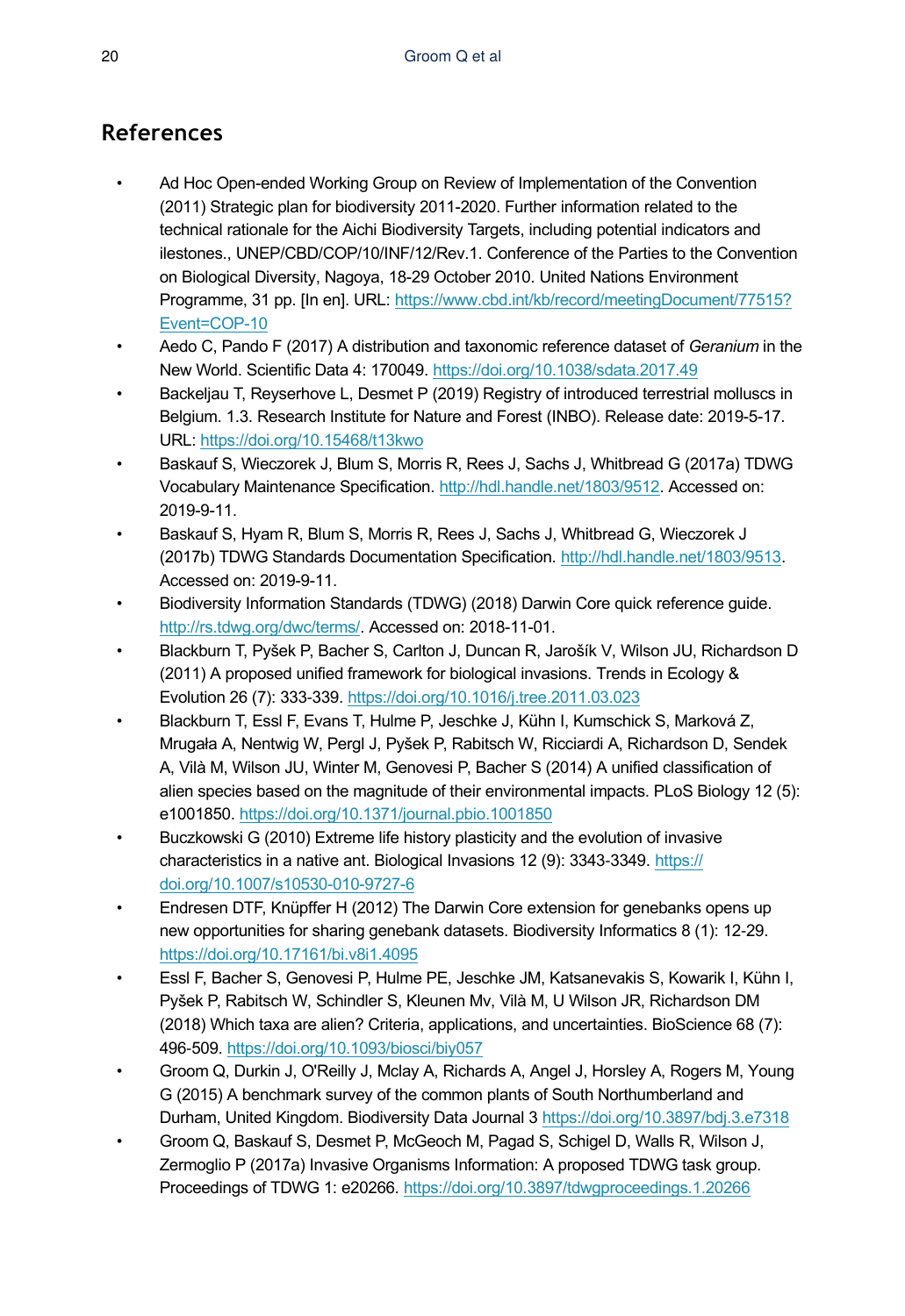- Groom Q, Adriaens T, Desmet P, Simpson A, Wever AD, Bazos I, Cardoso AC, Charles L, Christopoulou A, Gazda A, Helmisaari H, Hobern D, Josefsson M, Lucy F, Marisavljevic D, Oszako T, Pergl J, Petrovic-Obradovic O, Prévot C, Ravn H, Richards G, Roques A, Roy H, Rozenberg M, Scalera R, Tricarico E, Trichkova T, Vercayie D, Zenetos A, Vanderhoeven S (2017b) Seven recommendations to make your invasive alien species data more useful. Frontiers in Applied Mathematics and Statistics 3 [https://doi.org/10.3389/](https://doi.org/10.3389/fams.2017.00013) [fams.2017.00013](https://doi.org/10.3389/fams.2017.00013)
- Groom Q (2019) A common plants survey of vascular plants in South Northumberland and Durham, United Kingdom. 1.9. Meise Botanic Garden. Release date: 2019-4-06. URL: <https://doi.org/10.3897/bdj.3.e7318>
- Guralnick R, Walls R, Jetz W (2017) Humboldt Core toward a standardized capture of biological inventories for biodiversity monitoring, modeling and assessment. Ecography 41 (5): 713‑725.<https://doi.org/10.1111/ecog.02942>
- Harrower CA, Scalera R, Pagad S, Schönrogge K, Roy HE (2017) Guidance for interpretation of CBD categories on introduction pathways. Technical note prepared by IUCN for the European Commission. IUCN, 100 pp. [In English].
- Hulme PE, Bacher S, Kenis M, Klotz S, Kühn I, Minchin D, Nentwig W, Olenin S, Panov V, Pergl J, Pyšek P, Roques A, Sol D, Solarz W, Vilà M (2008) Grasping at the routes of biological invasions: a framework for integrating pathways into policy. Journal of Applied Ecology 45 (2): 403‑414.<https://doi.org/10.1111/j.1365-2664.2007.01442.x>
- IUCN (2018) IUCN Red List of Threatened Species Mapping Attributes Standards. <https://www.iucnredlist.org/resources/grid>. Accessed on: 2019-2-06.
- Katsanevakis S, Deriu I, D'Amico F, Nunes AL, Sanchez SP, Crocetta F, Arianoutsou M, Bazos I, Christopoulou A, Curto G, Delipetrou P, Kokkoris Y, Panov V, Rabitsch W, Roques A, Scalera R, Shirley S, Tricarico E, Vannini A, Zenetos A, Zervou S, Zikos A, Cardoso AC (2015) European Alien Species Information Network (EASIN): supporting European policies and scientific research. Management of Biological Invasions 6 (2): 147‑157. [https://](https://doi.org/10.3391/mbi.2015.6.2.05) [doi.org/10.3391/mbi.2015.6.2.05](https://doi.org/10.3391/mbi.2015.6.2.05)
- Keller RP, Geist J, Jeschke JM, Kühn I (2011) Invasive species in Europe: ecology, status, and policy. Environmental Sciences Europe 23 (1). [https://](https://doi.org/10.1186/2190-4715-23-23) [doi.org/10.1186/2190-4715-23-23](https://doi.org/10.1186/2190-4715-23-23)
- Latombe G, Pyšek P, Jeschke J, Blackburn T, Bacher S, Capinha C, Costello M, Fernández M, Gregory R, Hobern D, Hui C, Jetz W, Kumschick S, McGrannachan C, Pergl J, Roy H, Scalera R, Squires Z, Wilson JU, Winter M, Genovesi P, McGeoch M (2017) A vision for global monitoring of biological invasions. Biological Conservation 213: 295‑308. <https://doi.org/10.1016/j.biocon.2016.06.013>
- Leung B, Springborn MR, Turner JA, Brockerhoff EG (2014) Pathway‐level risk analysis: the net present value of an invasive species policy in the US. Frontiers in Ecology and the Environment 12: 273‑279. <https://doi.org/10.1890/130311>
- MacKenzie D, Nichols J, Lachman G, Droege S, Royle JA, Langtimm C (2002) Estimating ite occupancy rates when detection probabilities are less than one. Ecology 83 (8): 2248. <https://doi.org/10.2307/3072056>
- Marchand F, Beaulaton L, Prévost E, Delanoë R, Destouches J, Gueraud F, Guilloux Y, Jeannot N, Huchet E, Lange F, Rives J, Tremblay J, Herrard N, Azam D (2017) Abundance indices and biological traits of juvenile salmon (*Salmo salar*) sampled in three rivers on the Atlantic and Channel coasts (France). Biodiversity Data Journal 5: e15125. [https://](https://doi.org/10.3897/bdj.5.e15125) [doi.org/10.3897/bdj.5.e15125](https://doi.org/10.3897/bdj.5.e15125)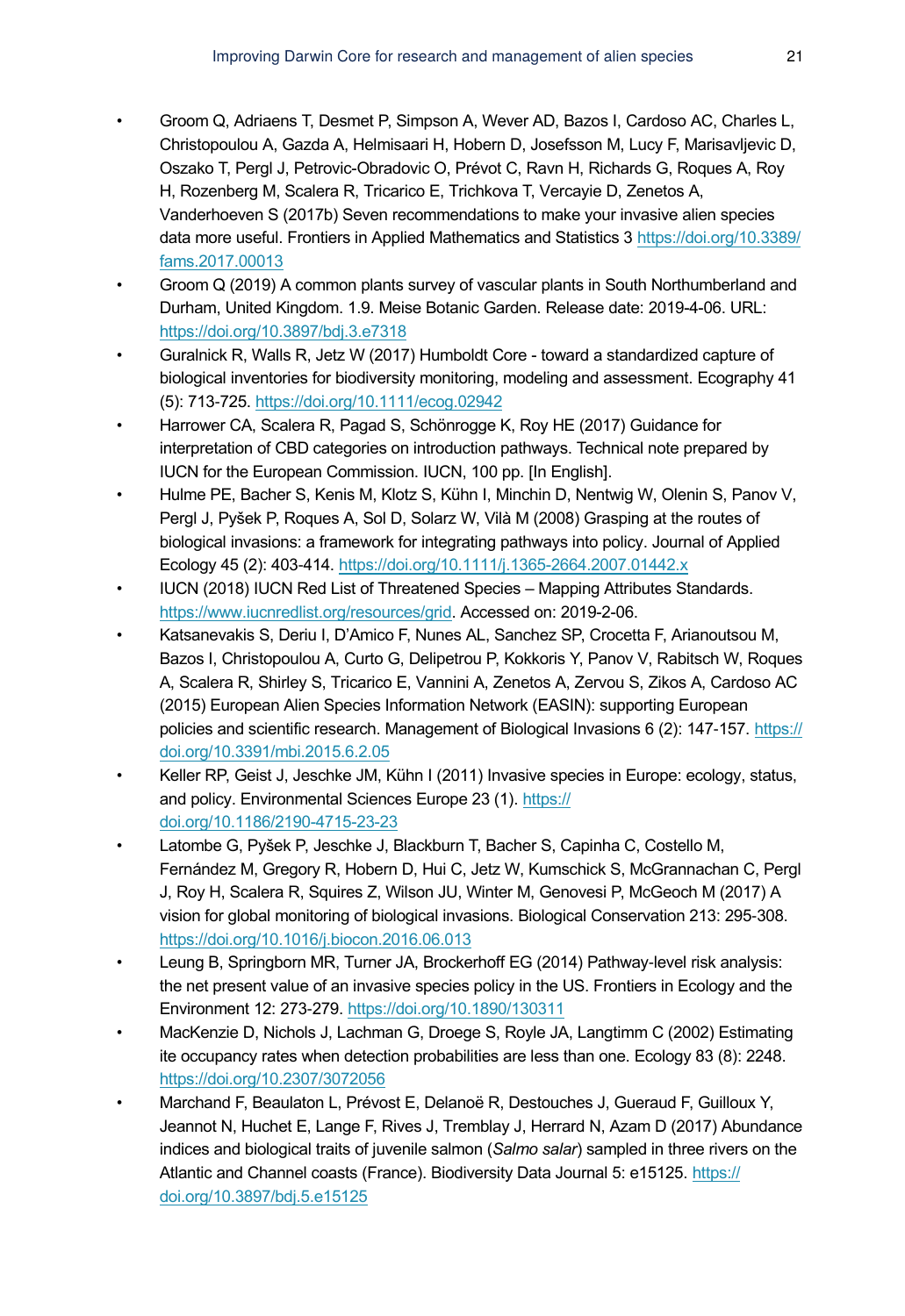- McGeoch M, Latombe G (2015) Characterizing common and range expanding species. Journal of Biogeography 43 (2): 217‑228.<https://doi.org/10.1111/jbi.12642>
- McGeoch MA, Groom QJ, Pagad S, Petrosyan V, Ruiz G, Wilson J (2016) Data fitness for use in research on alien and invasive species. GBIF, Copenhagen. URL: [http://](http://www.gbif.org/document/82958.) [www.gbif.org/document/82958.](http://www.gbif.org/document/82958.)
- Pagad S, Genovesi P, Carnevali L, Scalera R, Clout M (2015) IUCN SSC Invasive Species Specialist Group: invasive alien species information management supporting practitioners, policy makers and decision takers. Management of Biological Invasions 6 (2): 127‑135. <https://doi.org/10.3391/mbi.2015.6.2.03>
- Pagad S, Genovesi P, Carnevali L, Schigel D, McGeoch M (2018) Introducing the Global Register of Introduced and Invasive Species. Scientific Data 5: 170202. [https://](https://doi.org/10.1038/sdata.2017.202) [doi.org/10.1038/sdata.2017.202](https://doi.org/10.1038/sdata.2017.202)
- Parr C, Guralnick R, Cellinese N, Page RM (2012) Evolutionary informatics: unifying knowledge about the diversity of life. Trends in Ecology & Evolution 27 (2): 94-103. [https://](https://doi.org/10.1016/j.tree.2011.11.001) [doi.org/10.1016/j.tree.2011.11.001](https://doi.org/10.1016/j.tree.2011.11.001)
- Remsen D, Robertson T, Döring M (2010) GBIF GNA Profile Reference Guide for Darwin Core Archives. [http://doi.org/10.5281/zenodo.3463261.](http://doi.org/10.5281/zenodo.3463261) Accessed on: 2019-9-28.
- Remsen D, Knapp S, Georgiev T, Stoev P, Penev L (2012) From text to structured data: Converting a word-processed floristic checklist into Darwin Core Archive format. PhytoKeys 9: 1. <https://doi.org/10.3897/phytokeys.9.2770>
- Ricciardi A, Blackburn T, Carlton J, Dick JA, Hulme P, Iacarella J, Jeschke J, Liebhold A, Lockwood J, MacIsaac H, Pyšek P, Richardson D, Ruiz G, Simberloff D, Sutherland W, Wardle D, Aldridge D (2017) Invasion Science: A horizon scan of emerging challenges and opportunities. Trends in Ecology & Evolution 32 (6): 464‑474. [https://doi.org/10.1016/](https://doi.org/10.1016/j.tree.2017.03.007) [j.tree.2017.03.007](https://doi.org/10.1016/j.tree.2017.03.007)
- Rodrigues A, Pilgrim J, Lamoreux J, Hoffmann M, Brooks T (2006) The value of the IUCN Red List for conservation. Trends in Ecology & Evolution 21 (2): 71-76. [https://](https://doi.org/10.1016/j.tree.2005.10.010) [doi.org/10.1016/j.tree.2005.10.010](https://doi.org/10.1016/j.tree.2005.10.010)
- Scalera R, Genovesi P, Booy O, Essl F, Jeschke J, Hume P, McGeoch M, Pagad S, Roy H, Saul W, Wilson J (2016) Progress toward pathways prioritization in compliance to Aichi target 9. Convention on Biological Diversity, subsidiary body on scientific technical and technological advice, twentieth meeting UNEP/CBD/SBSTTA/20/INF/5 URL: [https://](https://www.cbd.int/doc/meetings/sbstta/sbstta-20/information/sbstta-20-inf-05-en.pdf) [www.cbd.int/doc/meetings/sbstta/sbstta-20/information/sbstta-20-inf-05-en.pdf](https://www.cbd.int/doc/meetings/sbstta/sbstta-20/information/sbstta-20-inf-05-en.pdf)
- Secretariat of the Convention on Biological Diversity (2009) What are invasive alien species?<https://www.cbd.int/idb/2009/about/what/>. Accessed on: 2019-6-08.
- Sutherland W, Woodroof H (2009) The need for environmental horizon scanning. Trends in Ecology & Evolution 24 (10): 523‑527. <https://doi.org/10.1016/j.tree.2009.04.008>
- Turbé A, Strubbe D, Mori E, Carrete M, Chiron F, Clergeau P, González-Moreno P, Le Louarn M, Luna A, Menchetti M, Nentwig W, Pârâu L, Postigo J, Rabitsch W, Senar JC, Tollington S, Vanderhoeven S, Weiserbs A, Shwartz A (2017) Assessing the assessments: evaluation of four impact assessment protocols for invasive alien species. Diversity and Distributions 23 (3): 297‑307.<https://doi.org/10.1111/ddi.12528>
- Vanderweyen A, Fraiture A (2007) Catalogue des *Uredinales* de Belgique. (1st partie). *Chaconiaceae*, *Coleosporiaceae*, *Cronartiaceae*, *Melampsoraceae*, *Phragmidiaceae*, *Pucciniastraceae*, *Raveneliaceae* et *Uropyxidaceae* . Lejeunia 183: 1‑36.
- Vanderweyen A, Fraiture A (2008) Catalogue des *Uredinales* de Belgique, 2ème partie, *Pucciniaceae* (sauf *Puccinia*). Lejeunia, Revue de Botanique 185.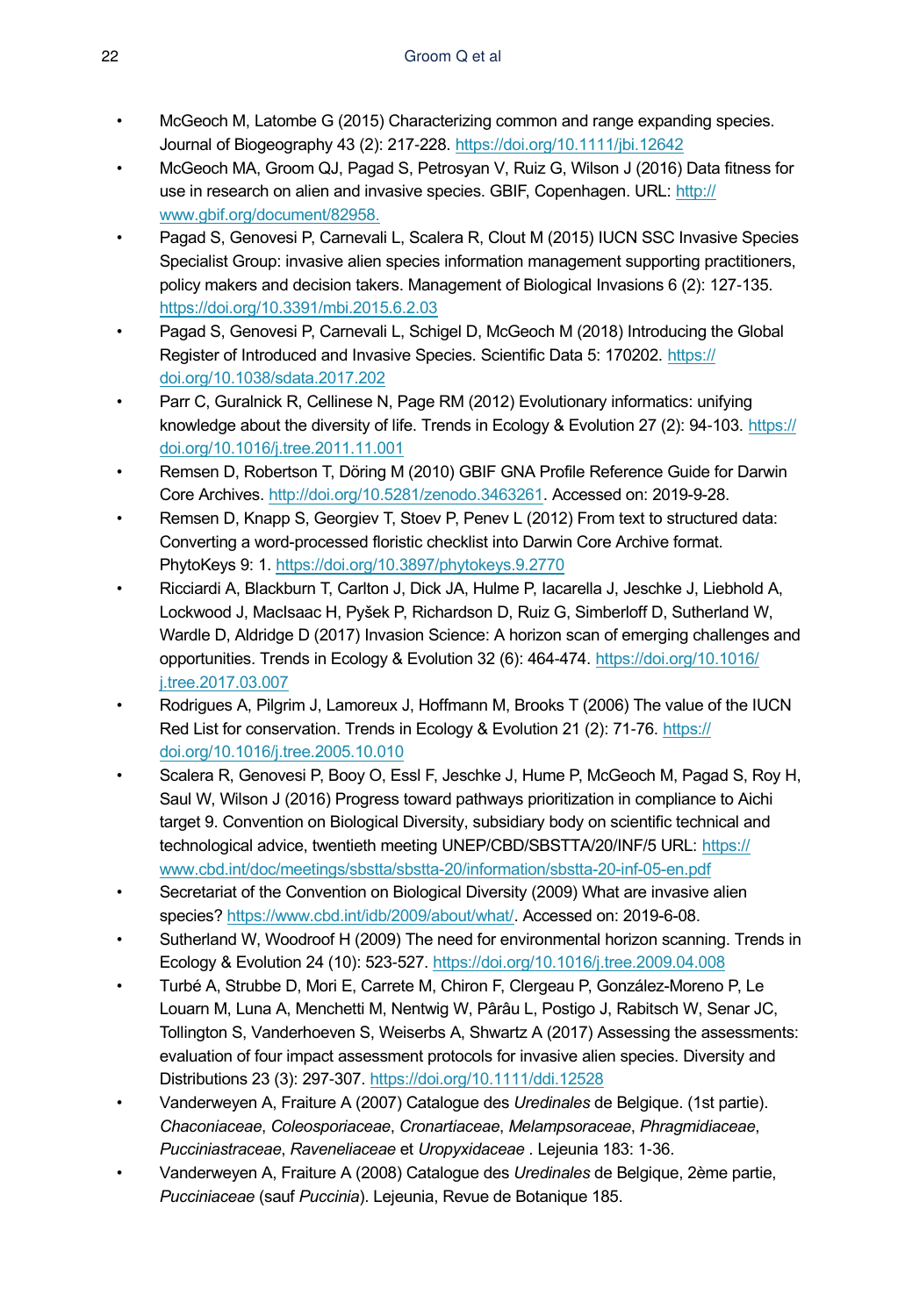- Vanderweyen A, Fraiture A, Groom Q, Desmet P, Reyserhove L (2018) Catalogue of the rust fungi of Belgium. 1.1. GBIF. Release date: 2018-8-15. URL: [https://](https://doi.org/10.15468/2dboyn) [doi.org/10.15468/2dboyn](https://doi.org/10.15468/2dboyn)
- Verloove F (2018) Manual of the alien plants of Belgium. Meise Botanic Garden. URL: [alienplantsbelgium.be](http://alienplantsbelgium.be)
- Verloove F, Groom Q, Brosens D, Desmet P, Reyserhove L (2018) Manual of the Alien Plants of Belgium. 1.6. Botanic Garden Meise. Release date: 2018-8-19. URL: [https://](https://doi.org/10.15468/wtda1m) [doi.org/10.15468/wtda1m](https://doi.org/10.15468/wtda1m)
- Wieczorek J, Bloom D, Guralnick R, Blum S, Döring M, Giovanni R, Robertson T, Vieglais D (2012) Darwin Core: An evolving community-developed biodiversity data standard. PLoS ONE 7 (1): e29715.<https://doi.org/10.1371/journal.pone.0029715>
- Wieczorek J, Bánki O, Blum S, Deck J, Döring M, Dröge G, Endresen D, Goldstein P, Leary P, Krishtalka L, Tuama ÉÓ, Robbins R, Robertson T, Yilmaz P (2014) Meeting Report: GBIF hackathon-workshop on Darwin Core and sample data (22-24 May 2013). Standards in Genomic Sciences 9 (3): 585‑598. <https://doi.org/10.4056/sigs.4898640>
- Wilson JU, Caplat P, Dickie I, Hui C, Maxwell B, Nuñez M, Pauchard A, Rejmánek M, Richardson D, Robertson M, Spear D, Webber B, van Wilgen B, Zenni R (2013) A standardized set of metrics to assess and monitor tree invasions. Biological Invasions 16 (3): 535‑551.<https://doi.org/10.1007/s10530-013-0605-x>
- Wilson JU, Faulkner K, Rahlao S, Richardson D, Zengeya T, van Wilgen B (2018) Indicators for monitoring biological invasions at a national level. Journal of Applied Ecology 55 (6): 2612‑2620. <https://doi.org/10.1111/1365-2664.13251>

# **Supplementary materials**

# **Suppl. material 1: Distinct Establishmentmeans Values from observations GBIF 2017-02-27**

**Authors:** John Wieczorek

**Data type:** tap seperated file

**Brief description:** Distinct values for dwc:establishmentMeans and their frequency from observations on the Global Biodiversity Information Facility on 27 February 2017. Taken from GitHub repository of the Darwin Core Questions & Answers Site ([https://github.com/tdwg/dwc](https://github.com/tdwg/dwc-qa/tree/master/data/GBIFDistinctValues)[qa/tree/master/data/GBIFDistinctValues\)](https://github.com/tdwg/dwc-qa/tree/master/data/GBIFDistinctValues).

[Download file](https://arpha.pensoft.net/getfile.php?filename=oo_338533.csv) (50.84 kb)

## **Suppl. material 2: The establishmentMeans dictionary from the Global Biodiversity Information Facility as of 2018-11-02**

**Authors:** Matt Blissett

**Data type:** tab-delimited text

**Brief description:** A tab-delimited file mapping values (synonyms; orthographic and language variations) found in Darwin Core dwc:establishmentMeans to a controlled vocabulary. Filename: establishment\_means.tsv - [Download file](https://arpha.pensoft.net/getfile.php?filename=oo_240196.tsv) (588.00 bytes)